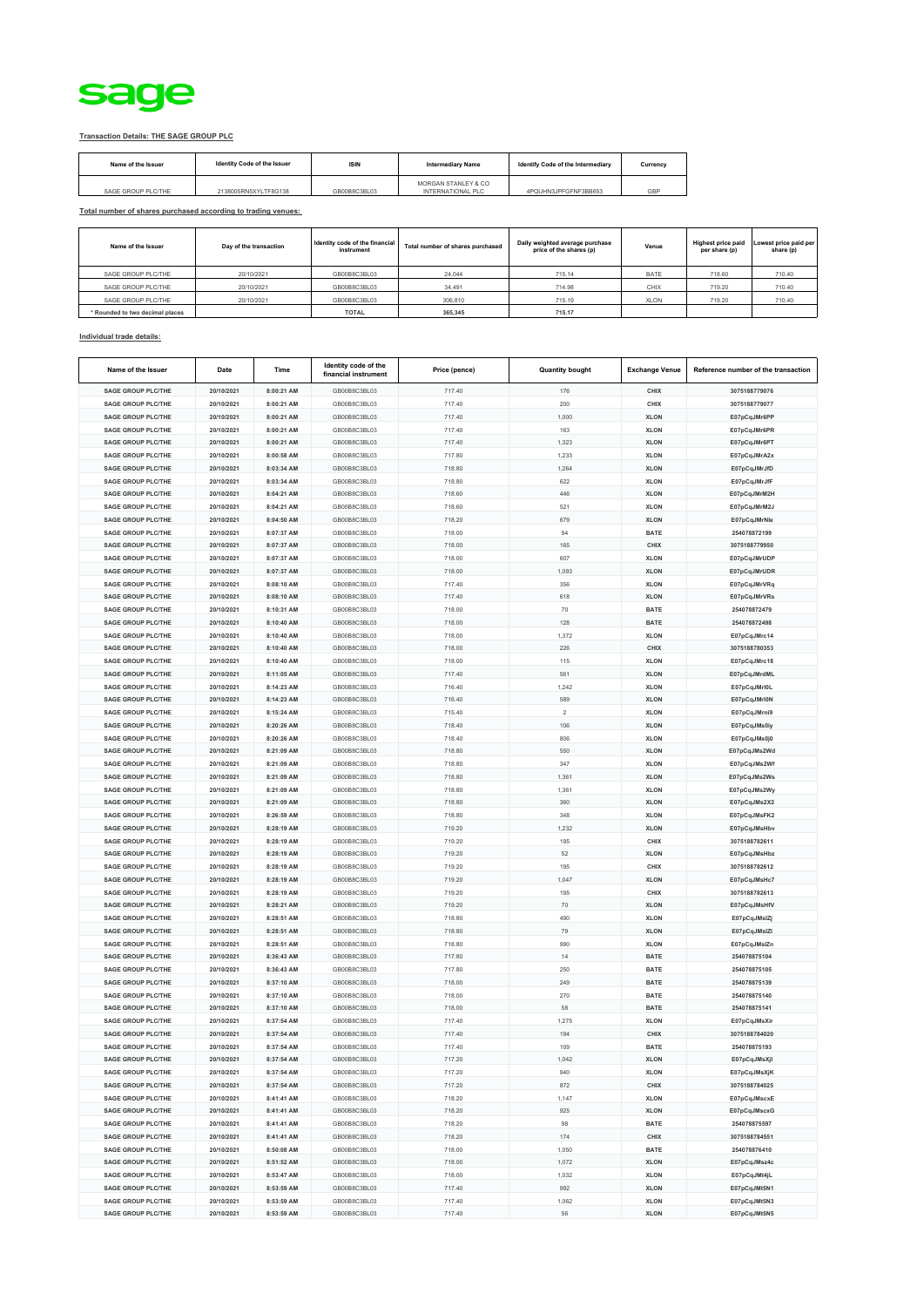| <b>SAGE GROUP PLC/THE</b>                              |                          |                            |                              |                  |                |                            |                              |
|--------------------------------------------------------|--------------------------|----------------------------|------------------------------|------------------|----------------|----------------------------|------------------------------|
|                                                        | 20/10/2021               | 8:53:59 AM                 | GB00B8C3BL03                 | 717.40           | 720            | <b>XLON</b>                | E07pCqJMt5N9                 |
| <b>SAGE GROUP PLC/THE</b>                              | 20/10/2021               | 8:58:04 AM                 | GB00B8C3BL03                 | 716.80           | 1,041          | <b>XLON</b>                | E07pCqJMtG2d                 |
| <b>SAGE GROUP PLC/THE</b>                              | 20/10/2021               | 8:58:04 AM                 | GB00B8C3BL03                 | 716.80           | 1,030          | <b>XLON</b>                | E07pCqJMtG2h                 |
| <b>SAGE GROUP PLC/THE</b>                              | 20/10/2021               | 8:58:51 AM                 | GB00B8C3BL03                 | 717.20           | 356            | <b>XLON</b>                | E07pCqJMtHow                 |
| <b>SAGE GROUP PLC/THE</b>                              | 20/10/2021               | 8:58:51 AM                 | GB00B8C3BL03                 | 717.20           | 689            | <b>XLON</b>                |                              |
|                                                        |                          |                            |                              |                  |                |                            | E07pCqJMtHoy                 |
| <b>SAGE GROUP PLC/THE</b>                              | 20/10/2021               | 9:03:43 AM                 | GB00B8C3BL03                 | 717.60           | 318            | <b>XLON</b>                | E07pCqJMtTR9                 |
| <b>SAGE GROUP PLC/THE</b>                              | 20/10/2021               | 9:03:43 AM                 | GB00B8C3BL03                 | 717.60           | 710            | <b>XLON</b>                | E07pCqJMtTRB                 |
| <b>SAGE GROUP PLC/THE</b>                              | 20/10/2021               | 9:03:43 AM                 | GB00B8C3BL03                 | 717.60           | 1,107          | <b>XLON</b>                | E07pCqJMtTRD                 |
| <b>SAGE GROUP PLC/THE</b>                              | 20/10/2021               | 9:05:05 AM                 | GB00B8C3BL03                 | 716.40           | 977            | <b>BATE</b>                | 254078877697                 |
| <b>SAGE GROUP PLC/THE</b>                              | 20/10/2021               | 9:09:33 AM                 | GB00B8C3BL03                 | 717.20           | 1,903          | <b>XLON</b>                | E07pCqJMtfxu                 |
|                                                        |                          |                            |                              |                  |                |                            |                              |
| <b>SAGE GROUP PLC/THE</b>                              | 20/10/2021               | 9:09:33 AM                 | GB00B8C3BL03                 | 717.20           | 289            | CHIX                       | 3075188787914                |
| <b>SAGE GROUP PLC/THE</b>                              | 20/10/2021               | 9:15:41 AM                 | GB00B8C3BL03                 | 717.20           | 672            | <b>XLON</b>                | E07pCqJMtutG                 |
| <b>SAGE GROUP PLC/THE</b>                              | 20/10/2021               | 9:20:41 AM                 | GB00B8C3BL03                 | 718.80           | 470            | <b>XLON</b>                | E07pCqJMu6oh                 |
| <b>SAGE GROUP PLC/THE</b>                              | 20/10/2021               | 9:21:15 AM                 | GB00B8C3BL03                 | 718.60           | 2,978          | <b>XLON</b>                | E07pCqJMu8BZ                 |
| SAGE GROUP PLC/THE                                     | 20/10/2021               | 9:21:15 AM                 | GB00B8C3BL03                 | 718.60           | 256            | <b>BATE</b>                | 254078879073                 |
|                                                        |                          |                            |                              |                  |                |                            |                              |
| <b>SAGE GROUP PLC/THE</b>                              | 20/10/2021               | 9:21:15 AM                 | GB00B8C3BL03                 | 718.60           | 453            | CHIX                       | 3075188789347                |
| <b>SAGE GROUP PLC/THE</b>                              | 20/10/2021               | 9:23:25 AM                 | GB00B8C3BL03                 | 717.80           | 1,009          | <b>XLON</b>                | E07pCqJMuDXi                 |
| <b>SAGE GROUP PLC/THE</b>                              | 20/10/2021               | 9:29:31 AM                 | GB00B8C3BL03                 | 717.80           | 510            | CHIX                       | 3075188790226                |
| <b>SAGE GROUP PLC/THE</b>                              | 20/10/2021               | 9:29:31 AM                 | GB00B8C3BL03                 | 717.80           | 460            | CHIX                       | 3075188790227                |
| <b>SAGE GROUP PLC/THE</b>                              | 20/10/2021               | 9:29:31 AM                 | GB00B8C3BL03                 | 717.60           | 949            | <b>XLON</b>                | E07pCqJMuROy                 |
|                                                        |                          |                            |                              |                  |                |                            |                              |
| <b>SAGE GROUP PLC/THE</b>                              | 20/10/2021               | 9:29:31 AM                 | GB00B8C3BL03                 | 717.60           | 1,036          | <b>XLON</b>                | E07pCqJMuRP0                 |
| <b>SAGE GROUP PLC/THE</b>                              | 20/10/2021               | 9:31:39 AM                 | GB00B8C3BL03                 | 717.60           | 1,030          | <b>XLON</b>                | E07pCqJMuV0G                 |
| <b>SAGE GROUP PLC/THE</b>                              | 20/10/2021               | 9:36:10 AM                 | GB00B8C3BL03                 | 717.40           | 140            | <b>BATE</b>                | 254078880289                 |
| <b>SAGE GROUP PLC/THE</b>                              | 20/10/2021               | 9:36:10 AM                 | GB00B8C3BL03                 | 717.40           | 248            | CHIX                       | 3075188790882                |
| <b>SAGE GROUP PLC/THE</b>                              | 20/10/2021               | 9:36:10 AM                 | GB00B8C3BL03                 | 717.40           | 1,631          | <b>XLON</b>                | E07pCqJMudtL                 |
| <b>SAGE GROUP PLC/THE</b>                              | 20/10/2021               | 9:38:21 AM                 | GB00B8C3BL03                 | 717.60           | 1,106          | <b>XLON</b>                |                              |
|                                                        |                          |                            |                              |                  |                |                            | E07pCqJMuihe                 |
| <b>SAGE GROUP PLC/THE</b>                              | 20/10/2021               | 9:40:10 AM                 | GB00B8C3BL03                 | 717.40           | 1,042          | <b>XLON</b>                | E07pCqJMumPE                 |
| SAGE GROUP PLC/THE                                     | 20/10/2021               | 9:48:50 AM                 | GB00B8C3BL03                 | 717.00           | 58             | CHIX                       | 3075188792212                |
| <b>SAGE GROUP PLC/THE</b>                              | 20/10/2021               | 9:48:50 AM                 | GB00B8C3BL03                 | 717.00           | 58             | CHIX                       | 3075188792213                |
| <b>SAGE GROUP PLC/THE</b>                              | 20/10/2021               | 9:48:50 AM                 | GB00B8C3BL03                 | 717.00           | 32             | <b>BATE</b>                | 254078881237                 |
|                                                        |                          |                            |                              |                  |                |                            |                              |
| <b>SAGE GROUP PLC/THE</b>                              | 20/10/2021               | 9:48:50 AM                 | GB00B8C3BL03                 | 717.00           | 1,200          | <b>XLON</b>                | E07pCqJMv0LC                 |
| <b>SAGE GROUP PLC/THE</b>                              | 20/10/2021               | 9:48:50 AM                 | GB00B8C3BL03                 | 717.00           | 232            | <b>XLON</b>                | E07pCqJMv0LL                 |
| <b>SAGE GROUP PLC/THE</b>                              | 20/10/2021               | 9:48:50 AM                 | GB00B8C3BL03                 | 717.00           | 32             | BATE                       | 254078881238                 |
| <b>SAGE GROUP PLC/THE</b>                              | 20/10/2021               | 9:48:50 AM                 | GB00B8C3BL03                 | 717.00           | 58             | CHIX                       | 3075188792214                |
| <b>SAGE GROUP PLC/THE</b>                              | 20/10/2021               | 9:48:50 AM                 | GB00B8C3BL03                 | 717.00           | 1,290          | <b>XLON</b>                | E07pCqJMv0MD                 |
|                                                        |                          |                            |                              |                  |                |                            |                              |
| <b>SAGE GROUP PLC/THE</b>                              | 20/10/2021               | 9:48:50 AM                 | GB00B8C3BL03                 | 717.00           | 942            | <b>XLON</b>                | E07pCqJMv0MO                 |
| <b>SAGE GROUP PLC/THE</b>                              | 20/10/2021               | 9:54:33 AM                 | GB00B8C3BL03                 | 717.60           | 82             | <b>XLON</b>                | E07pCqJMvAbo                 |
| <b>SAGE GROUP PLC/THE</b>                              | 20/10/2021               | 9:54:33 AM                 | GB00B8C3BL03                 | 717.60           | 197            | <b>XLON</b>                | E07pCqJMvAbq                 |
| <b>SAGE GROUP PLC/THE</b>                              | 20/10/2021               | 9:54:33 AM                 | GB00B8C3BL03                 | 717.60           | 2.453          | <b>XLON</b>                | E07pCqJMvAbt                 |
| <b>SAGE GROUP PLC/THE</b>                              | 20/10/2021               | 9:54:33 AM                 | GB00B8C3BL03                 | 717.60           | 415            | CHIX                       | 3075188792721                |
| <b>SAGE GROUP PLC/THE</b>                              |                          |                            | GB00B8C3BL03                 |                  | 955            |                            |                              |
|                                                        | 20/10/2021               | 10:03:06 AM                |                              | 716.80           |                | <b>XLON</b>                | E07pCqJMvMrF                 |
| <b>SAGE GROUP PLC/THE</b>                              | 20/10/2021               | 10:06:03 AM                | GB00B8C3BL03                 | 717.20           | 216            | CHIX                       | 3075188793732                |
| <b>SAGE GROUP PLC/THE</b>                              | 20/10/2021               | 10:06:06 AM                | GB00B8C3BL03                 | 716.80           | 785            | <b>XLON</b>                | E07pCqJMvRuP                 |
| <b>SAGE GROUP PLC/THE</b>                              | 20/10/2021               | 10:06:06 AM                | GB00B8C3BL03                 | 716.80           | 1,061          | <b>XLON</b>                | E07pCqJMvRuT                 |
| <b>SAGE GROUP PLC/THE</b>                              | 20/10/2021               | 10:06:06 AM                | GB00B8C3BL03                 |                  |                |                            |                              |
|                                                        |                          |                            |                              |                  |                |                            |                              |
|                                                        |                          |                            |                              | 716.80           | 492            | <b>XLON</b>                | E07pCqJMvRuX                 |
| <b>SAGE GROUP PLC/THE</b>                              | 20/10/2021               | 10:06:06 AM                | GB00B8C3BL03                 | 716.80           | 559            | <b>XLON</b>                | E07pCqJMvRuZ                 |
| <b>SAGE GROUP PLC/THE</b>                              | 20/10/2021               | 10:06:06 AM                | GB00B8C3BL03                 | 716.80           | 265            | CHIX                       | 3075188793748                |
| <b>SAGE GROUP PLC/THE</b>                              | 20/10/2021               | 10:06:06 AM                | GB00B8C3BL03                 | 716.80           | 1,049          | CHIX                       | 3075188793750                |
| <b>SAGE GROUP PLC/THE</b>                              | 20/10/2021               | 10:06:06 AM                | GB00B8C3BL03                 | 716.80           | 149            | CHIX                       | 3075188793751                |
| <b>SAGE GROUP PLC/THE</b>                              | 20/10/2021               | 10:08:15 AM                | GB00B8C3BL03                 | 716.80           | 1,047          | <b>XLON</b>                | E07pCqJMvWDt                 |
|                                                        |                          |                            |                              |                  |                |                            |                              |
| <b>SAGE GROUP PLC/THE</b>                              | 20/10/2021               | 10:16:03 AM                | GB00B8C3BL03                 | 716.80           | 356            | CHIX                       | 3075188794703                |
| <b>SAGE GROUP PLC/THE</b>                              | 20/10/2021               | 10:17:44 AM                | GB00B8C3BL03                 | 717.40           | 1,349          | <b>XLON</b>                | E07pCqJMvIUQ                 |
| <b>SAGE GROUP PLC/THE</b>                              | 20/10/2021               | 10:17:44 AM                | GB00B8C3BL03                 | 717.40           | 1,349          | <b>XLON</b>                | E07pCqJMvIUp                 |
| <b>SAGE GROUP PLC/THE</b>                              | 20/10/2021               | 10:17:44 AM                | GB00B8C3BL03                 | 717.40           | 615            | <b>XLON</b>                | E07pCqJMvIV0                 |
| <b>SAGE GROUP PLC/THE</b>                              | 20/10/2021               | 10:20:44 AM                | GB00B8C3BL03                 | 717.00           | 1,046          | <b>XLON</b>                | E07pCqJMvp4v                 |
| <b>SAGE GROUP PLC/THE</b>                              | 20/10/2021               | 10:20:44 AM                | GB00B8C3BL03                 | 717.00           | 973            | <b>XLON</b>                | E07pCqJMvp53                 |
| <b>SAGE GROUP PLC/THE</b>                              | 20/10/2021               | 10:28:41 AM                | GB00B8C3BL03                 | 717.20           | 981            | <b>XLON</b>                | E07pCqJMw0yj                 |
|                                                        |                          |                            |                              |                  |                |                            |                              |
| <b>SAGE GROUP PLC/THE</b>                              | 20/10/2021               | 10:28:41 AM                | GB00B8C3BL03                 | 717.20           | 19             | <b>XLON</b>                | E07pCqJMw0yl                 |
| <b>SAGE GROUP PLC/THE</b>                              | 20/10/2021               | 10:28:42 AM                | GB00B8C3BL03                 | 717.00           | 986            | <b>XLON</b>                | E07pCqJMw185                 |
| <b>SAGE GROUP PLC/THE</b>                              | 20/10/2021               | 10:28:42 AM                | GB00B8C3BL03                 | 717.00           | 893            | <b>XLON</b>                | E07pCqJMw18D                 |
| <b>SAGE GROUP PLC/THE</b>                              | 20/10/2021               | 10:33:42 AM                | GB00B8C3BL03                 | 717.00           | 954            | <b>XLON</b>                | E07pCqJMw8xS                 |
| <b>SAGE GROUP PLC/THE</b>                              | 20/10/2021               | 10:33:42 AM                | GB00B8C3BL03                 | 717.00           | 979            | <b>XLON</b>                | E07pCqJMw8xU                 |
| <b>SAGE GROUP PLC/THE</b>                              | 20/10/2021               | 10:33:42 AM                | GB00B8C3BL03                 | 717.00           | 988            | <b>XLON</b>                | E07pCqJMw8xY                 |
| SAGE GROUP PLC/THE                                     |                          |                            |                              |                  | 557            |                            |                              |
|                                                        | 20/10/2021               | 10:43:29 AM                | GB00B8C3BL03                 | 717.60           |                | <b>XLON</b>                | E07pCqJMwNBd                 |
| <b>SAGE GROUP PLC/THE</b>                              | 20/10/2021               | 10:43:29 AM                | GB00B8C3BL03                 | 717.40           | 994            | <b>XLON</b>                | E07pCqJMwNBt                 |
| <b>SAGE GROUP PLC/THE</b>                              | 20/10/2021               | 10:45:25 AM                | GB00B8C3BL03                 | 717.40           | 484            | <b>XLON</b>                | E07pCqJMwPdp                 |
| <b>SAGE GROUP PLC/THE</b>                              | 20/10/2021               | 10:45:25 AM                | GB00B8C3BL03                 | 717.40           | 502            | <b>XLON</b>                | E07pCqJMwPdr                 |
| SAGE GROUP PLC/THE                                     | 20/10/2021               | 10:48:44 AM                | GB00B8C3BL03                 | 717.80           | 228            | <b>BATE</b>                | 254078885927                 |
|                                                        |                          |                            | GB00B8C3BL03                 |                  |                |                            |                              |
| <b>SAGE GROUP PLC/THE</b>                              | 20/10/2021               | 10:49:28 AM                |                              | 717.80           | 571            | <b>XLON</b>                | E07pCqJMwVaV                 |
| <b>SAGE GROUP PLC/THE</b>                              | 20/10/2021               | 10:51:02 AM                | GB00B8C3BL03                 | 718.20           | 215            | CHIX                       | 3075188798045                |
| <b>SAGE GROUP PLC/THE</b>                              | 20/10/2021               | 10:51:02 AM                | GB00B8C3BL03                 | 718.20           | 166            | CHIX                       | 3075188798046                |
| <b>SAGE GROUP PLC/THE</b>                              | 20/10/2021               | 10:51:02 AM                | GB00B8C3BL03                 | 718.20           | 216            | <b>BATE</b>                | 254078886142                 |
| <b>SAGE GROUP PLC/THE</b>                              | 20/10/2021               | 10:51:02 AM                | GB00B8C3BL03                 | 718.20           | 2,508          | <b>XLON</b>                | E07pCqJMwY9e                 |
| <b>SAGE GROUP PLC/THE</b>                              | 20/10/2021               | 10:53:25 AM                | GB00B8C3BL03                 | 718.60           | 156            | BATE                       | 254078886417                 |
|                                                        |                          |                            |                              |                  |                |                            |                              |
| <b>SAGE GROUP PLC/THE</b>                              | 20/10/2021               | 10:53:25 AM                | GB00B8C3BL03                 | 718.60           | 550            | <b>XLON</b>                | E07pCqJMwcQV                 |
| <b>SAGE GROUP PLC/THE</b>                              | 20/10/2021               | 10:53:30 AM                | GB00B8C3BL03                 | 718.60           | 1,272          | <b>BATE</b>                | 254078886422                 |
| <b>SAGE GROUP PLC/THE</b>                              | 20/10/2021               | 10:55:21 AM                | GB00B8C3BL03                 | 718.20           | 91             | <b>XLON</b>                | E07pCqJMwfo7                 |
| <b>SAGE GROUP PLC/THE</b>                              | 20/10/2021               | 10:58:10 AM                | GB00B8C3BL03                 | 718.40           | 861            | <b>XLON</b>                | E07pCqJMwjR8                 |
| <b>SAGE GROUP PLC/THE</b>                              | 20/10/2021               | 10:58:10 AM                | GB00B8C3BL03                 | 718.40           | 891            | <b>XLON</b>                | E07pCqJMwjRC                 |
| <b>SAGE GROUP PLC/THE</b>                              | 20/10/2021               | 11:01:08 AM                | GB00B8C3BL03                 |                  | 458            | <b>XLON</b>                |                              |
|                                                        |                          |                            |                              | 718.00           |                |                            | E07pCqJMwnkO                 |
| <b>SAGE GROUP PLC/THE</b>                              | 20/10/2021               | 11:01:08 AM                | GB00B8C3BL03                 | 718.00           | 653            | <b>XLON</b>                | E07pCqJMwnkQ                 |
| <b>SAGE GROUP PLC/THE</b>                              | 20/10/2021               | 11:01:08 AM                | GB00B8C3BL03                 | 718.00           | 64             | CHIX                       | 3075188799086                |
| <b>SAGE GROUP PLC/THE</b>                              | 20/10/2021               | 11:01:08 AM                | GB00B8C3BL03                 | 718.00           | 180            | CHIX                       | 3075188799087                |
| <b>SAGE GROUP PLC/THE</b>                              | 20/10/2021               | 11:01:08 AM                | GB00B8C3BL03                 | 718.00           | 31             | CHIX                       | 3075188799088                |
| <b>SAGE GROUP PLC/THE</b>                              | 20/10/2021               | 11:09:56 AM                | GB00B8C3BL03                 | 718.20           | 498            | <b>BATE</b>                | 254078887803                 |
| <b>SAGE GROUP PLC/THE</b>                              | 20/10/2021               | 11:11:07 AM                | GB00B8C3BL03                 | 718.20           | 531            | <b>XLON</b>                |                              |
|                                                        |                          |                            |                              |                  |                |                            | E07pCqJMx0TJ                 |
| <b>SAGE GROUP PLC/THE</b><br><b>SAGE GROUP PLC/THE</b> | 20/10/2021<br>20/10/2021 | 11:11:59 AM<br>11:11:59 AM | GB00B8C3BL03<br>GB00B8C3BL03 | 717.80<br>718.00 | 1,012<br>1,370 | <b>XLON</b><br><b>XLON</b> | E07pCqJMx1Pj<br>E07pCqJMx1PJ |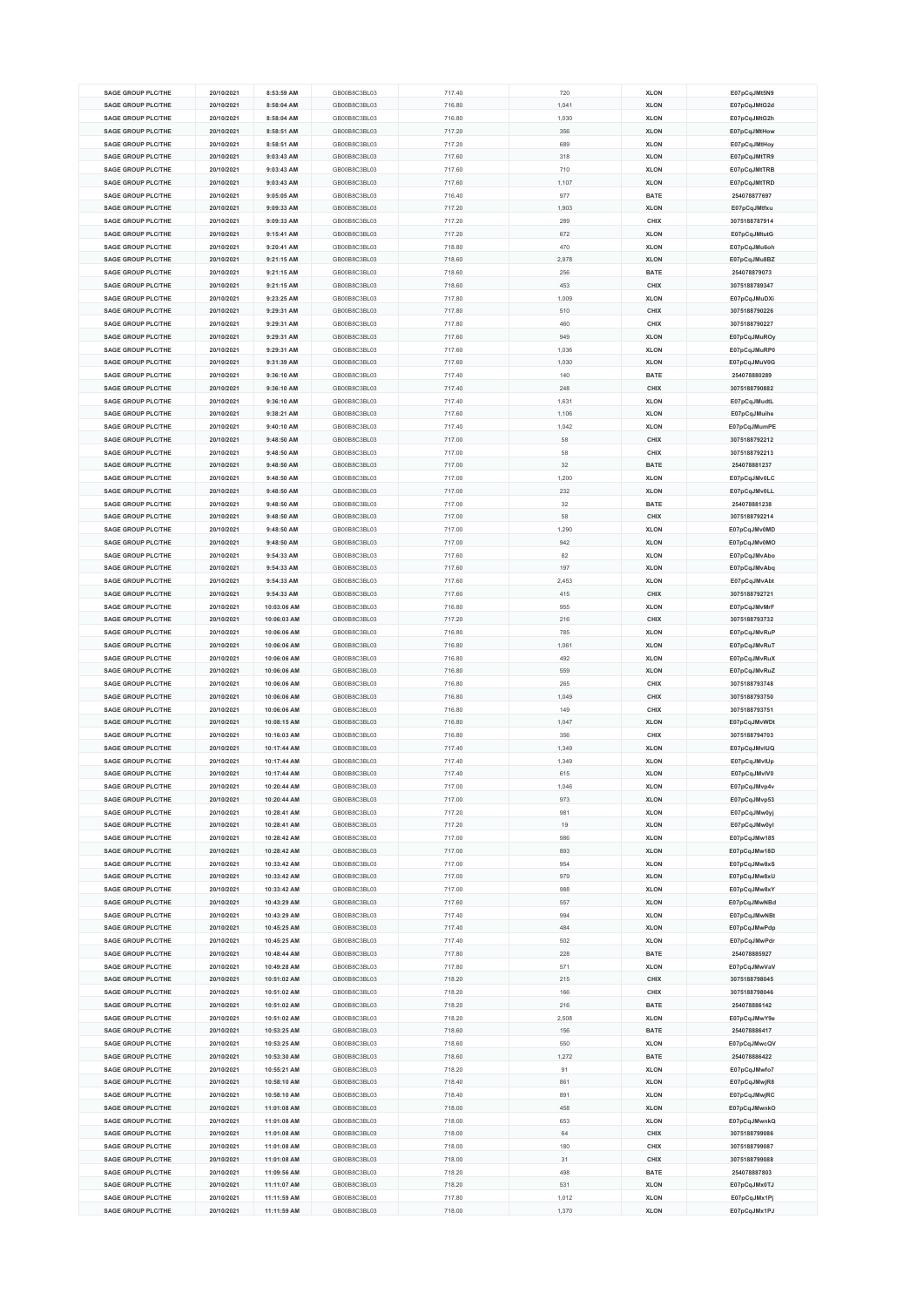| <b>SAGE GROUP PLC/THE</b><br><b>SAGE GROUP PLC/THE</b> | 20/10/2021 | 11:11:59 AM |              |        |                |             |               |
|--------------------------------------------------------|------------|-------------|--------------|--------|----------------|-------------|---------------|
|                                                        |            |             | GB00B8C3BL03 | 718.00 | 2,099          | <b>XLON</b> | E07pCqJMx1PR  |
|                                                        | 20/10/2021 | 11:20:20 AM | GB00B8C3BL03 | 718.00 | 2,275          | <b>XLON</b> | E07pCqJMxCqs  |
| <b>SAGE GROUP PLC/THE</b>                              | 20/10/2021 | 11:20:20 AM | GB00B8C3BL03 | 718.00 | 346            | CHIX        | 3075188800833 |
|                                                        |            |             |              |        |                |             |               |
| <b>SAGE GROUP PLC/THE</b>                              | 20/10/2021 | 11:20:20 AM | GB00B8C3BL03 | 718.00 | 195            | <b>BATE</b> | 254078888596  |
| <b>SAGE GROUP PLC/THE</b>                              | 20/10/2021 | 11:23:51 AM | GB00B8C3BL03 | 718.00 | 924            | <b>XLON</b> | E07pCqJMxHxw  |
| <b>SAGE GROUP PLC/THE</b>                              | 20/10/2021 | 11:23:51 AM | GB00B8C3BL03 | 718.00 | 927            | <b>XLON</b> | E07pCqJMxHxy  |
|                                                        |            |             |              |        |                |             |               |
| <b>SAGE GROUP PLC/THE</b>                              | 20/10/2021 | 11:26:42 AM | GB00B8C3BL03 | 717.80 | 900            | <b>XLON</b> | E07pCqJMxLYk  |
| <b>SAGE GROUP PLC/THE</b>                              | 20/10/2021 | 11:31:01 AM | GB00B8C3BL03 | 717.40 | 541            | <b>XLON</b> | E07pCqJMxQCA  |
| <b>SAGE GROUP PLC/THE</b>                              | 20/10/2021 | 11:31:01 AM | GB00B8C3BL03 | 717.40 | 365            | <b>XLON</b> | E07pCqJMxQCD  |
|                                                        |            |             |              |        |                |             |               |
| <b>SAGE GROUP PLC/THE</b>                              | 20/10/2021 | 11:31:01 AM | GB00B8C3BL03 | 717.40 | 869            | <b>XLON</b> | E07pCqJMxQCF  |
| <b>SAGE GROUP PLC/THE</b>                              | 20/10/2021 | 11:32:47 AM | GB00B8C3BL03 | 717.00 | 853            | <b>XLON</b> | E07pCqJMxS0t  |
| <b>SAGE GROUP PLC/THE</b>                              | 20/10/2021 | 11:41:05 AM | GB00B8C3BL03 | 716.80 | 217            | <b>XLON</b> | E07pCqJMxae9  |
|                                                        |            |             |              |        |                |             |               |
| <b>SAGE GROUP PLC/THE</b>                              | 20/10/2021 | 11:41:28 AM | GB00B8C3BL03 | 717.00 | 350            | <b>XLON</b> | E07pCqJMxb2U  |
| <b>SAGE GROUP PLC/THE</b>                              | 20/10/2021 | 11:41:28 AM | GB00B8C3BL03 | 717.00 | 151            | <b>XLON</b> | E07pCqJMxb2W  |
| <b>SAGE GROUP PLC/THE</b>                              | 20/10/2021 | 11:43:17 AM | GB00B8C3BL03 | 717.20 | 221            | <b>XLON</b> | E07pCqJMxd2g  |
|                                                        | 20/10/2021 |             |              |        |                |             |               |
| <b>SAGE GROUP PLC/THE</b>                              |            | 11:43:17 AM | GB00B8C3BL03 | 717.20 | 250            | <b>XLON</b> | E07pCqJMxd2i  |
| <b>SAGE GROUP PLC/THE</b>                              | 20/10/2021 | 11:43:17 AM | GB00B8C3BL03 | 717.20 | 91             | <b>XLON</b> | E07pCqJMxd2k  |
| <b>SAGE GROUP PLC/THE</b>                              | 20/10/2021 | 11:43:54 AM | GB00B8C3BL03 | 717.20 | 390            | <b>BATE</b> | 254078890489  |
| <b>SAGE GROUP PLC/THE</b>                              | 20/10/2021 | 11:43:54 AM | GB00B8C3BL03 | 717.20 | 320            | <b>XLON</b> | E07pCqJMxdr6  |
|                                                        |            |             |              |        |                |             |               |
| <b>SAGE GROUP PLC/THE</b>                              | 20/10/2021 | 11:43:54 AM | GB00B8C3BL03 | 717.20 | 1,210          | <b>XLON</b> | E07pCqJMxdrE  |
| <b>SAGE GROUP PLC/THE</b>                              | 20/10/2021 | 11:43:54 AM | GB00B8C3BL03 | 717.20 | 47             | <b>BATE</b> | 254078890490  |
| <b>SAGE GROUP PLC/THE</b>                              | 20/10/2021 | 11:43:54 AM | GB00B8C3BL03 | 717.20 | 69             | <b>BATE</b> | 254078890491  |
|                                                        |            |             |              |        |                |             |               |
| <b>SAGE GROUP PLC/THE</b>                              | 20/10/2021 | 11:43:54 AM | GB00B8C3BL03 | 717.20 | 13             | <b>BATE</b> | 254078890492  |
| <b>SAGE GROUP PLC/THE</b>                              | 20/10/2021 | 11:43:54 AM | GB00B8C3BL03 | 717.20 | 103            | <b>BATE</b> | 254078890493  |
| <b>SAGE GROUP PLC/THE</b>                              | 20/10/2021 | 11:43:54 AM | GB00B8C3BL03 | 717.20 | 13             | <b>BATE</b> | 254078890494  |
| <b>SAGE GROUP PLC/THE</b>                              |            |             |              |        |                |             |               |
|                                                        | 20/10/2021 | 11:43:54 AM | GB00B8C3BL03 | 717.20 | 26             | <b>BATE</b> | 254078890495  |
| <b>SAGE GROUP PLC/THE</b>                              | 20/10/2021 | 11:43:54 AM | GB00B8C3BL03 | 717.20 | 1,349          | <b>XLON</b> | E07pCqJMxdrP  |
| <b>SAGE GROUP PLC/THE</b>                              | 20/10/2021 | 11:43:54 AM | GB00B8C3BL03 | 717.20 | 80             | <b>BATE</b> | 254078890496  |
|                                                        |            |             |              |        |                |             |               |
| <b>SAGE GROUP PLC/THE</b>                              | 20/10/2021 | 11:43:55 AM | GB00B8C3BL03 | 717.20 | 307            | <b>XLON</b> | E07pCqJMxdri  |
| <b>SAGE GROUP PLC/THE</b>                              | 20/10/2021 | 11:43:55 AM | GB00B8C3BL03 | 717.20 | 10             | <b>BATE</b> | 254078890497  |
| <b>SAGE GROUP PLC/THE</b>                              | 20/10/2021 | 11:45:11 AM | GB00B8C3BL03 | 717.20 | 929            | <b>XLON</b> | E07pCqJMxemx  |
|                                                        |            |             |              |        |                |             |               |
| <b>SAGE GROUP PLC/THE</b>                              | 20/10/2021 | 11:49:56 AM | GB00B8C3BL03 | 717.00 | 335            | <b>XLON</b> | E07pCqJMxjMD  |
| <b>SAGE GROUP PLC/THE</b>                              | 20/10/2021 | 11:49:56 AM | GB00B8C3BL03 | 717.00 | 599            | <b>XLON</b> | E07pCqJMxjMF  |
| <b>SAGE GROUP PLC/THE</b>                              | 20/10/2021 | 11:52:48 AM | GB00B8C3BL03 | 716.80 | 908            | <b>XLON</b> | E07pCqJMxmKc  |
| <b>SAGE GROUP PLC/THE</b>                              | 20/10/2021 | 11:52:48 AM | GB00B8C3BL03 | 716.60 | 698            | <b>XLON</b> | E07pCqJMxmLL  |
|                                                        |            |             |              |        |                |             |               |
| <b>SAGE GROUP PLC/THE</b>                              | 20/10/2021 | 11:58:03 AM | GB00B8C3BL03 | 717.00 | 964            | <b>XLON</b> | E07pCqJMxsqm  |
| <b>SAGE GROUP PLC/THE</b>                              | 20/10/2021 | 11:58:03 AM | GB00B8C3BL03 | 717.00 | 547            | <b>XLON</b> | E07pCqJMxsqq  |
| <b>SAGE GROUP PLC/THE</b>                              | 20/10/2021 | 11:58:03 AM | GB00B8C3BL03 | 717.00 | 926            | <b>XLON</b> | E07pCqJMxsqs  |
| <b>SAGE GROUP PLC/THE</b>                              | 20/10/2021 | 11:58:03 AM | GB00B8C3BL03 | 717.00 | 130            | <b>BATE</b> | 254078891481  |
|                                                        |            |             |              |        |                |             |               |
| <b>SAGE GROUP PLC/THE</b>                              | 20/10/2021 | 11:58:03 AM | GB00B8C3BL03 | 717.00 | 229            | CHIX        | 3075188804183 |
| <b>SAGE GROUP PLC/THE</b>                              | 20/10/2021 | 11:59:03 AM | GB00B8C3BL03 | 717.40 | 926            | <b>XLON</b> | E07pCqJMxuLP  |
| <b>SAGE GROUP PLC/THE</b>                              | 20/10/2021 | 12:02:48 PM | GB00B8C3BL03 | 717.20 | 423            | <b>XLON</b> | E07pCqJMxzYX  |
| <b>SAGE GROUP PLC/THE</b>                              | 20/10/2021 | 12:02:48 PM | GB00B8C3BL03 | 717.20 | 957            | <b>XLON</b> | E07pCqJMxzYd  |
|                                                        |            |             |              |        |                |             |               |
| <b>SAGE GROUP PLC/THE</b>                              | 20/10/2021 | 12:02:48 PM | GB00B8C3BL03 | 717.20 | 574            | <b>XLON</b> | E07pCqJMxzYZ  |
| <b>SAGE GROUP PLC/THE</b>                              | 20/10/2021 | 12:06:36 PM | GB00B8C3BL03 | 716.20 | 914            | <b>XLON</b> | E07pCqJMy5Lf  |
| <b>SAGE GROUP PLC/THE</b>                              | 20/10/2021 | 12:07:16 PM | GB00B8C3BL03 | 716.40 | 1,050          | <b>XLON</b> | E07pCqJMy6D6  |
|                                                        |            |             |              |        |                |             |               |
| <b>SAGE GROUP PLC/THE</b>                              | 20/10/2021 | 12:13:51 PM | GB00B8C3BL03 | 716.40 | 1,660          | <b>XLON</b> | E07pCqJMyE2e  |
| <b>SAGE GROUP PLC/THE</b>                              | 20/10/2021 | 12:13:51 PM | GB00B8C3BL03 | 716.40 | 252            | CHIX        | 3075188805646 |
|                                                        |            |             | GB00B8C3BL03 | 716.40 | 142            |             | 254078892646  |
| <b>SAGE GROUP PLC/THE</b>                              | 20/10/2021 | 12:13:51 PM |              |        |                | <b>BATE</b> |               |
|                                                        |            |             |              |        |                |             |               |
| <b>SAGE GROUP PLC/THE</b>                              | 20/10/2021 | 12:22:34 PM | GB00B8C3BL03 | 716.60 | 247            | CHIX        | 3075188806342 |
| <b>SAGE GROUP PLC/THE</b>                              | 20/10/2021 | 12:23:49 PM | GB00B8C3BL03 | 716.40 | 3,239          | <b>XLON</b> | E07pCqJMyNHf  |
| <b>SAGE GROUP PLC/THE</b>                              | 20/10/2021 | 12:23:49 PM | GB00B8C3BL03 | 716.40 | 234            | <b>BATE</b> | 254078893324  |
| <b>SAGE GROUP PLC/THE</b>                              | 20/10/2021 | 12:23:49 PM | GB00B8C3BL03 | 716.40 | 244            | CHIX        | 3075188806461 |
| <b>SAGE GROUP PLC/THE</b>                              | 20/10/2021 | 12:23:49 PM | GB00B8C3BL03 | 716.40 | 244            | <b>CHIX</b> | 3075188806462 |
|                                                        |            |             |              |        |                |             |               |
| <b>SAGE GROUP PLC/THE</b>                              | 20/10/2021 | 12:23:49 PM | GB00B8C3BL03 | 716.40 | 45             | <b>BATE</b> | 254078893325  |
| <b>SAGE GROUP PLC/THE</b>                              | 20/10/2021 | 12:23:49 PM | GB00B8C3BL03 | 716.40 | $\overline{4}$ | CHIX        | 3075188806463 |
| <b>SAGE GROUP PLC/THE</b>                              | 20/10/2021 | 12:23:49 PM | GB00B8C3BL03 | 716.40 | 581            | CHIX        | 3075188806464 |
| <b>SAGE GROUP PLC/THE</b>                              | 20/10/2021 | 12:32:36 PM | GB00B8C3BL03 | 716.20 | 126            | <b>XLON</b> | E07pCqJMyXLZ  |
| <b>SAGE GROUP PLC/THE</b>                              |            |             |              |        |                |             |               |
|                                                        | 20/10/2021 | 12:32:36 PM | GB00B8C3BL03 | 716.20 | 757            | <b>XLON</b> | E07pCqJMyXLd  |
| <b>SAGE GROUP PLC/THE</b>                              | 20/10/2021 | 12:32:36 PM | GB00B8C3BL03 | 716.20 | 874            | <b>XLON</b> | E07pCqJMyXLf  |
| <b>SAGE GROUP PLC/THE</b>                              | 20/10/2021 | 12:32:36 PM | GB00B8C3BL03 | 716.20 | 911            | <b>XLON</b> | E07pCqJMyXLh  |
| <b>SAGE GROUP PLC/THE</b>                              |            | 12:32:36 PM | GB00B8C3BL03 | 716.20 | 910            | <b>XLON</b> |               |
|                                                        | 20/10/2021 |             |              |        |                |             | E07pCqJMyXLI  |
| <b>SAGE GROUP PLC/THE</b>                              | 20/10/2021 | 12:35:52 PM | GB00B8C3BL03 | 716.20 | 800            | <b>XLON</b> | E07pCqJMyakY  |
| <b>SAGE GROUP PLC/THE</b>                              | 20/10/2021 | 12:35:52 PM | GB00B8C3BL03 | 716.20 | 211            | <b>XLON</b> | E07pCqJMyaka  |
| <b>SAGE GROUP PLC/THE</b>                              | 20/10/2021 | 12:43:01 PM | GB00B8C3BL03 | 717.00 | 85             | <b>BATE</b> | 254078894774  |
| <b>SAGE GROUP PLC/THE</b>                              |            |             |              |        |                |             | 3075188808289 |
|                                                        | 20/10/2021 | 12:43:01 PM | GB00B8C3BL03 | 717.00 | 152            | CHIX        |               |
| <b>SAGE GROUP PLC/THE</b>                              | 20/10/2021 | 12:43:01 PM | GB00B8C3BL03 | 717.00 | 1,200          | <b>XLON</b> | E07pCqJMyI0I  |
| <b>SAGE GROUP PLC/THE</b>                              | 20/10/2021 | 12:43:01 PM | GB00B8C3BL03 | 717.00 | 380            | <b>XLON</b> | E07pCqJMyl0O  |
| <b>SAGE GROUP PLC/THE</b>                              | 20/10/2021 | 12:51:17 PM | GB00B8C3BL03 | 718.00 | 149            | <b>BATE</b> | 254078895325  |
| <b>SAGE GROUP PLC/THE</b>                              |            |             | GB00B8C3BL03 | 718.00 | 263            | CHIX        | 3075188809045 |
|                                                        | 20/10/2021 | 12:51:17 PM |              |        |                |             |               |
| <b>SAGE GROUP PLC/THE</b>                              | 20/10/2021 | 12:51:17 PM | GB00B8C3BL03 | 718.00 | 1,126          | <b>XLON</b> | E07pCqJMywiT  |
| <b>SAGE GROUP PLC/THE</b>                              | 20/10/2021 | 12:51:17 PM | GB00B8C3BL03 | 718.00 | 1,312          | <b>XLON</b> | E07pCqJMywiV  |
| <b>SAGE GROUP PLC/THE</b>                              | 20/10/2021 | 12:51:17 PM | GB00B8C3BL03 | 718.00 | 1,735          | <b>XLON</b> | E07pCqJMywiX  |
|                                                        |            |             |              |        | 218            |             |               |
| <b>SAGE GROUP PLC/THE</b>                              | 20/10/2021 | 12:51:17 PM | GB00B8C3BL03 | 718.00 |                | <b>XLON</b> | E07pCqJMywif  |
| <b>SAGE GROUP PLC/THE</b>                              | 20/10/2021 | 12:52:58 PM | GB00B8C3BL03 | 718.00 | 945            | <b>XLON</b> | E07pCqJMyytb  |
| <b>SAGE GROUP PLC/THE</b>                              | 20/10/2021 | 12:53:40 PM | GB00B8C3BL03 | 717.60 | 933            | CHIX        | 3075188809281 |
| <b>SAGE GROUP PLC/THE</b>                              | 20/10/2021 | 12:59:26 PM | GB00B8C3BL03 | 717.00 | 259            | CHIX        | 3075188809889 |
| <b>SAGE GROUP PLC/THE</b>                              | 20/10/2021 | 12:59:26 PM | GB00B8C3BL03 | 717.00 | 146            | <b>BATE</b> | 254078896022  |
|                                                        |            |             |              |        |                |             |               |
| <b>SAGE GROUP PLC/THE</b>                              | 20/10/2021 | 12:59:26 PM | GB00B8C3BL03 | 717.00 | 1,704          | <b>XLON</b> | E07pCqJMz7jn  |
| <b>SAGE GROUP PLC/THE</b>                              | 20/10/2021 | 1:08:37 PM  | GB00B8C3BL03 | 717.60 | 548            | CHIX        | 3075188810940 |
| <b>SAGE GROUP PLC/THE</b>                              | 20/10/2021 | 1:09:18 PM  | GB00B8C3BL03 | 717.40 | 3,500          | <b>XLON</b> | E07pCqJMzKUd  |
| <b>SAGE GROUP PLC/THE</b>                              | 20/10/2021 | 1:09:18 PM  | GB00B8C3BL03 | 717.40 | 532            | CHIX        | 3075188810995 |
| <b>SAGE GROUP PLC/THE</b>                              | 20/10/2021 | 1:09:18 PM  | GB00B8C3BL03 | 717.40 | 301            | <b>BATE</b> | 254078897086  |
|                                                        |            |             |              |        |                |             |               |
| <b>SAGE GROUP PLC/THE</b>                              | 20/10/2021 | 1:13:14 PM  | GB00B8C3BL03 | 717.20 | 44             | <b>XLON</b> | E07pCqJMzQAi  |
| <b>SAGE GROUP PLC/THE</b>                              | 20/10/2021 | 1:13:31 PM  | GB00B8C3BL03 | 717.20 | 1.058          | <b>XLON</b> | E07pCqJMzQOv  |
| <b>SAGE GROUP PLC/THE</b>                              | 20/10/2021 | 1:13:31 PM  | GB00B8C3BL03 | 717.20 | 1,100          | <b>XLON</b> | E07pCqJMzQP1  |
| <b>SAGE GROUP PLC/THE</b>                              | 20/10/2021 | 1:15:09 PM  | GB00B8C3BL03 | 717.00 | 17             | <b>XLON</b> | E07pCqJMzSwS  |
| <b>SAGE GROUP PLC/THE</b>                              | 20/10/2021 | 1:15:09 PM  | GB00B8C3BL03 | 717.00 | 1,038          | <b>XLON</b> | E07pCqJMzSwU  |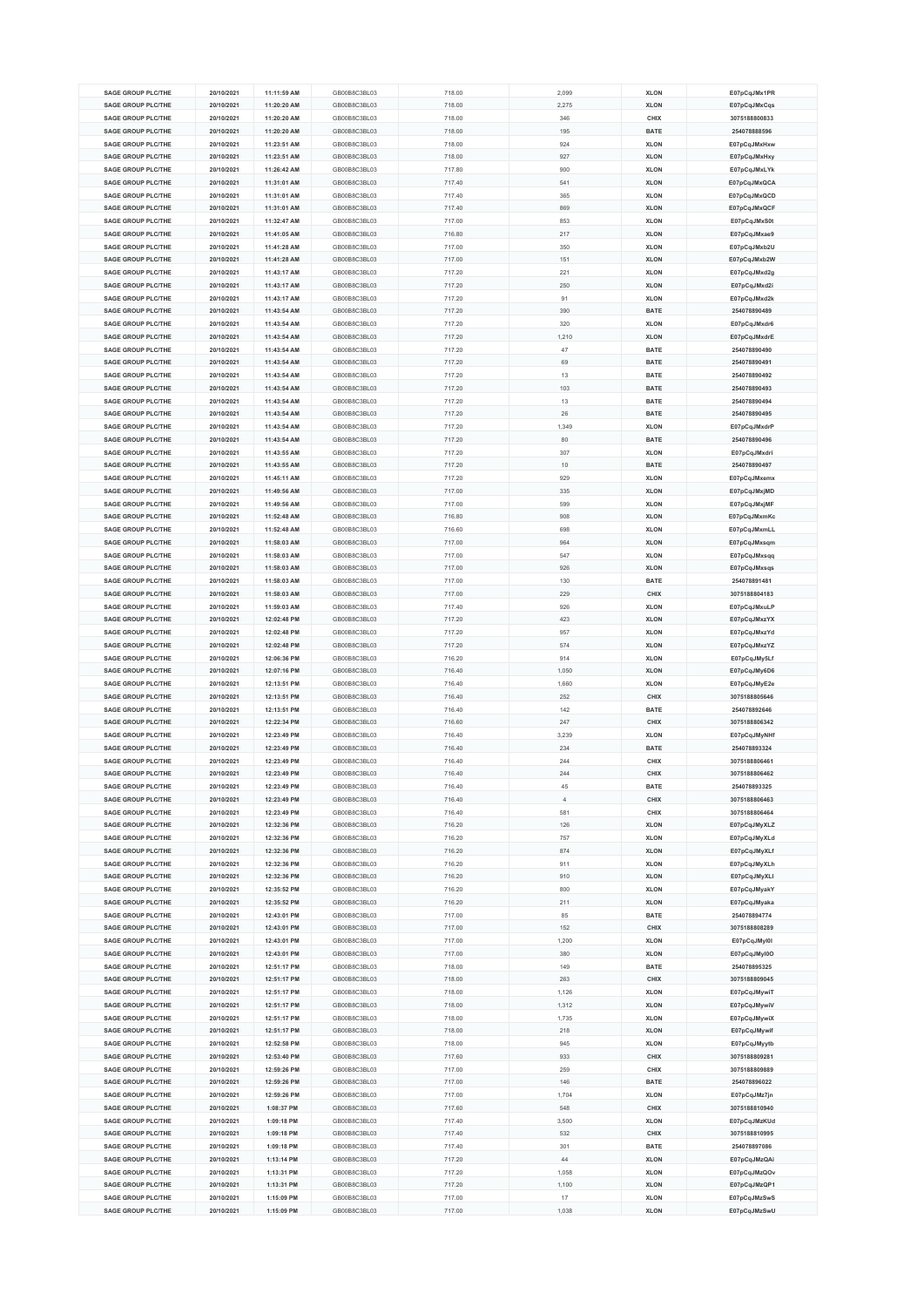| <b>SAGE GROUP PLC/THE</b> | 20/10/2021 | 1:24:30 PM | GB00B8C3BL03 | 717.20 | 490   | <b>XLON</b> | E07pCqJMzfCd  |
|---------------------------|------------|------------|--------------|--------|-------|-------------|---------------|
|                           |            |            |              |        |       |             |               |
| <b>SAGE GROUP PLC/THE</b> | 20/10/2021 | 1:24:30 PM | GB00B8C3BL03 | 717.20 | 808   | <b>XLON</b> | E07pCqJMzfCf  |
| <b>SAGE GROUP PLC/THE</b> | 20/10/2021 | 1:24:30 PM | GB00B8C3BL03 | 717.20 | 1,132 | <b>BATE</b> | 254078898509  |
| <b>SAGE GROUP PLC/THE</b> | 20/10/2021 | 1:24:30 PM | GB00B8C3BL03 | 717.20 | 1,187 | CHIX        | 3075188812579 |
| <b>SAGE GROUP PLC/THE</b> | 20/10/2021 | 1:24:30 PM | GB00B8C3BL03 | 717.20 | 1,298 | <b>XLON</b> | E07pCqJMzfD9  |
| <b>SAGE GROUP PLC/THE</b> | 20/10/2021 | 1:24:30 PM | GB00B8C3BL03 |        | 544   | <b>XLON</b> |               |
|                           |            |            |              | 717.20 |       |             | E07pCqJMzfDJ  |
| <b>SAGE GROUP PLC/THE</b> | 20/10/2021 | 1:29:15 PM | GB00B8C3BL03 | 716.60 | 1,271 | <b>XLON</b> | E07pCqJMzldn  |
| <b>SAGE GROUP PLC/THE</b> | 20/10/2021 | 1:29:15 PM | GB00B8C3BL03 | 716.60 | 1,255 | <b>BATE</b> | 254078898971  |
| <b>SAGE GROUP PLC/THE</b> | 20/10/2021 | 1:31:10 PM | GB00B8C3BL03 | 716.20 | 160   | CHIX        | 3075188813245 |
| <b>SAGE GROUP PLC/THE</b> | 20/10/2021 | 1:31:10 PM | GB00B8C3BL03 | 716.20 | 90    | <b>BATE</b> | 254078899122  |
| <b>SAGE GROUP PLC/THE</b> |            |            | GB00B8C3BL03 |        |       |             |               |
|                           | 20/10/2021 | 1:31:10 PM |              | 716.20 | 1,055 | <b>XLON</b> | E07pCqJMzne6  |
| <b>SAGE GROUP PLC/THE</b> | 20/10/2021 | 1:34:56 PM | GB00B8C3BL03 | 716.00 | 1,189 | <b>XLON</b> | E07pCqJMzs1J  |
| <b>SAGE GROUP PLC/THE</b> | 20/10/2021 | 1:37:10 PM | GB00B8C3BL03 | 716.20 | 164   | CHIX        | 3075188813863 |
| <b>SAGE GROUP PLC/THE</b> | 20/10/2021 | 1:37:10 PM | GB00B8C3BL03 | 716.20 | 92    | <b>BATE</b> | 254078899680  |
| <b>SAGE GROUP PLC/THE</b> | 20/10/2021 | 1:37:10 PM | GB00B8C3BL03 | 716.20 | 1,046 | <b>XLON</b> | E07pCqJMzv9U  |
|                           |            |            |              |        |       |             |               |
| <b>SAGE GROUP PLC/THE</b> | 20/10/2021 | 1:37:10 PM | GB00B8C3BL03 | 716.20 | 34    | <b>XLON</b> | E07pCqJMzv9W  |
| <b>SAGE GROUP PLC/THE</b> | 20/10/2021 | 1:39:42 PM | GB00B8C3BL03 | 715.80 | 421   | <b>XLON</b> | E07pCqJMzyBN  |
| <b>SAGE GROUP PLC/THE</b> | 20/10/2021 | 1:39:42 PM | GB00B8C3BL03 | 715.80 | 643   | <b>XLON</b> | E07pCqJMzyBP  |
| <b>SAGE GROUP PLC/THE</b> | 20/10/2021 | 1:41:57 PM | GB00B8C3BL03 | 716.00 | 129   | CHIX        | 3075188814397 |
|                           |            |            |              |        |       |             |               |
| <b>SAGE GROUP PLC/THE</b> | 20/10/2021 | 1:41:57 PM | GB00B8C3BL03 | 716.00 | 115   | CHIX        | 3075188814398 |
| <b>SAGE GROUP PLC/THE</b> | 20/10/2021 | 1:41:57 PM | GB00B8C3BL03 | 716.00 | 1,001 | CHIX        | 3075188814399 |
| <b>SAGE GROUP PLC/THE</b> | 20/10/2021 | 1:41:57 PM | GB00B8C3BL03 | 716.00 | 1,266 | <b>XLON</b> | E07pCqJN019V  |
| <b>SAGE GROUP PLC/THE</b> | 20/10/2021 | 1:48:05 PM | GB00B8C3BL03 | 716.40 | 1,241 | <b>XLON</b> | E07pCqJN09XR  |
| <b>SAGE GROUP PLC/THE</b> | 20/10/2021 | 1:48:05 PM | GB00B8C3BL03 | 716.40 | 1,000 | <b>XLON</b> | E07pCqJN09Xs  |
| <b>SAGE GROUP PLC/THE</b> |            | 1:48:05 PM | GB00B8C3BL03 |        |       |             |               |
|                           | 20/10/2021 |            |              | 716.40 | 241   | <b>XLON</b> | E07pCqJN09Xu  |
| <b>SAGE GROUP PLC/THE</b> | 20/10/2021 | 1:48:05 PM | GB00B8C3BL03 | 716.40 | 698   | <b>XLON</b> | E07pCqJN09Xw  |
| SAGE GROUP PLC/THE        | 20/10/2021 | 1:48:53 PM | GB00B8C3BL03 | 716.20 | 1,047 | <b>XLON</b> | E07pCqJN0Atn  |
| <b>SAGE GROUP PLC/THE</b> | 20/10/2021 | 1:48:53 PM | GB00B8C3BL03 | 716.20 | 159   | CHIX        | 3075188815143 |
| <b>SAGE GROUP PLC/THE</b> | 20/10/2021 | 1:48:53 PM | GB00B8C3BL03 | 716.20 | 90    | <b>BATE</b> | 254078900863  |
|                           |            |            |              |        |       |             |               |
| <b>SAGE GROUP PLC/THE</b> | 20/10/2021 | 1:56:54 PM | GB00B8C3BL03 | 716.20 | 1,074 | <b>XLON</b> | E07pCqJN0NPb  |
| <b>SAGE GROUP PLC/THE</b> | 20/10/2021 | 1:56:54 PM | GB00B8C3BL03 | 716.20 | 1,040 | <b>XLON</b> | E07pCqJN0NPd  |
| <b>SAGE GROUP PLC/THE</b> | 20/10/2021 | 1:56:54 PM | GB00B8C3BL03 | 716.20 | 2,369 | <b>XLON</b> | E07pCqJN0NPX  |
| SAGE GROUP PLC/THE        | 20/10/2021 | 1:56:54 PM | GB00B8C3BL03 | 716.20 | 360   | CHIX        | 3075188816120 |
| <b>SAGE GROUP PLC/THE</b> | 20/10/2021 | 1:56:54 PM | GB00B8C3BL03 | 716.20 | 163   | CHIX        | 3075188816121 |
|                           |            |            |              |        |       |             |               |
| <b>SAGE GROUP PLC/THE</b> | 20/10/2021 | 1:56:54 PM | GB00B8C3BL03 | 716.20 | 158   | CHIX        | 3075188816122 |
| <b>SAGE GROUP PLC/THE</b> | 20/10/2021 | 1:56:54 PM | GB00B8C3BL03 | 716.20 | 204   | BATE        | 254078901662  |
| <b>SAGE GROUP PLC/THE</b> | 20/10/2021 | 1:56:54 PM | GB00B8C3BL03 | 716.20 | 92    | <b>BATE</b> | 254078901663  |
| <b>SAGE GROUP PLC/THE</b> | 20/10/2021 | 1:56:54 PM | GB00B8C3BL03 | 716.20 | 89    | BATE        | 254078901666  |
|                           |            |            |              |        |       |             |               |
| <b>SAGE GROUP PLC/THE</b> | 20/10/2021 | 2:01:22 PM | GB00B8C3BL03 | 716.00 | 1,152 | <b>XLON</b> | E07pCqJN0W7R  |
| <b>SAGE GROUP PLC/THE</b> | 20/10/2021 | 2:01:22 PM | GB00B8C3BL03 | 716.00 | 1,168 | <b>XLON</b> | E07pCqJN0W7X  |
| <b>SAGE GROUP PLC/THE</b> | 20/10/2021 | 2:01:22 PM | GB00B8C3BL03 | 716.00 | 175   | CHIX        | 3075188816852 |
| <b>SAGE GROUP PLC/THE</b> | 20/10/2021 | 2:01:22 PM | GB00B8C3BL03 | 716.00 | 99    | <b>BATE</b> | 254078902225  |
| <b>SAGE GROUP PLC/THE</b> | 20/10/2021 | 2:01:22 PM | GB00B8C3BL03 | 716.00 | 100   | <b>BATE</b> | 254078902227  |
| <b>SAGE GROUP PLC/THE</b> |            | 2:01:22 PM | GB00B8C3BL03 | 716.00 | 178   |             | 254078902228  |
|                           | 20/10/2021 |            |              |        |       | <b>BATE</b> |               |
| <b>SAGE GROUP PLC/THE</b> | 20/10/2021 | 2:04:39 PM | GB00B8C3BL03 | 716.00 | 1,093 | <b>XLON</b> | E07pCqJN0cbm  |
| <b>SAGE GROUP PLC/THE</b> | 20/10/2021 | 2:04:39 PM | GB00B8C3BL03 | 716.00 | 166   | CHIX        | 3075188817280 |
| <b>SAGE GROUP PLC/THE</b> | 20/10/2021 | 2:04:39 PM | GB00B8C3BL03 | 716.00 | 94    | <b>BATE</b> | 254078902589  |
| <b>SAGE GROUP PLC/THE</b> | 20/10/2021 | 2:04:51 PM | GB00B8C3BL03 | 715.80 | 303   | <b>XLON</b> | E07pCqJN0d7l  |
|                           |            |            |              |        |       |             |               |
| <b>SAGE GROUP PLC/THE</b> | 20/10/2021 | 2:04:51 PM | GB00B8C3BL03 | 715.80 | 867   | <b>XLON</b> | E07pCqJN0d7K  |
| SAGE GROUP PLC/THE        | 20/10/2021 | 2:04:52 PM | GB00B8C3BL03 | 715.80 | 278   | <b>XLON</b> | E07pCqJN0d9d  |
| <b>SAGE GROUP PLC/THE</b> | 20/10/2021 | 2:10:27 PM | GB00B8C3BL03 | 716.20 | 310   | <b>XLON</b> | E07pCqJN0pTr  |
| SAGE GROUP PLC/THE        | 20/10/2021 | 2:10:27 PM | GB00B8C3BL03 | 716.20 | 13    | <b>BATE</b> | 254078903345  |
| <b>SAGE GROUP PLC/THE</b> | 20/10/2021 | 2:10:27 PM | GB00B8C3BL03 | 716.20 | 367   | CHIX        | 3075188818263 |
|                           |            |            |              |        |       |             |               |
| <b>SAGE GROUP PLC/THE</b> | 20/10/2021 | 2:10:28 PM | GB00B8C3BL03 | 716.20 | 75    | <b>BATE</b> | 254078903348  |
| <b>SAGE GROUP PLC/THE</b> | 20/10/2021 | 2:10:28 PM | GB00B8C3BL03 | 716.20 | 142   | <b>BATE</b> | 254078903349  |
| <b>SAGE GROUP PLC/THE</b> | 20/10/2021 | 2:10:28 PM | GB00B8C3BL03 | 716.20 | 39    | CHIX        | 3075188818268 |
| <b>SAGE GROUP PLC/THE</b> | 20/10/2021 | 2:10:28 PM | GB00B8C3BL03 | 716.20 | 69    | <b>XLON</b> | E07pCqJN0pXx  |
| <b>SAGE GROUP PLC/THE</b> | 20/10/2021 | 2:10:28 PM | GB00B8C3BL03 | 716.20 | 2,296 | <b>XLON</b> | E07pCqJN0pXz  |
|                           |            |            |              |        |       |             |               |
| <b>SAGE GROUP PLC/THE</b> | 20/10/2021 | 2:11:24 PM | GB00B8C3BL03 | 716.20 | 125   | BATE        | 254078903447  |
| <b>SAGE GROUP PLC/THE</b> | 20/10/2021 | 2:11:24 PM | GB00B8C3BL03 | 716.20 | 221   | CHIX        | 3075188818367 |
| <b>SAGE GROUP PLC/THE</b> | 20/10/2021 | 2:11:24 PM | GB00B8C3BL03 | 716.20 | 120   | <b>XLON</b> | E07pCqJN0rXN  |
| <b>SAGE GROUP PLC/THE</b> | 20/10/2021 | 2:11:24 PM | GB00B8C3BL03 | 716.20 | 1,336 | <b>XLON</b> | E07pCqJN0rXW  |
| <b>SAGE GROUP PLC/THE</b> | 20/10/2021 | 2:14:20 PM | GB00B8C3BL03 | 716.20 | 1,441 | <b>XLON</b> | E07pCqJN0wdd  |
| <b>SAGE GROUP PLC/THE</b> |            |            | GB00B8C3BL03 |        |       |             |               |
|                           | 20/10/2021 | 2:14:20 PM |              | 716.20 | 218   | CHIX        | 3075188818715 |
| <b>SAGE GROUP PLC/THE</b> | 20/10/2021 | 2:14:20 PM | GB00B8C3BL03 | 716.20 | 124   | BATE        | 254078903765  |
| <b>SAGE GROUP PLC/THE</b> | 20/10/2021 | 2:20:17 PM | GB00B8C3BL03 | 716.00 | 743   | <b>XLON</b> | E07pCqJN15om  |
| <b>SAGE GROUP PLC/THE</b> | 20/10/2021 | 2:20:17 PM | GB00B8C3BL03 | 716.00 | 210   | <b>BATE</b> | 254078904402  |
| <b>SAGE GROUP PLC/THE</b> | 20/10/2021 | 2:20:17 PM | GB00B8C3BL03 | 716.00 | 109   | <b>BATE</b> | 254078904403  |
| <b>SAGE GROUP PLC/THE</b> | 20/10/2021 | 2:20:18 PM | GB00B8C3BL03 | 716.00 | 663   | <b>XLON</b> | E07pCqJN15p9  |
|                           |            |            |              |        |       |             |               |
| <b>SAGE GROUP PLC/THE</b> | 20/10/2021 | 2:21:15 PM | GB00B8C3BL03 | 716.00 | 2,280 | <b>XLON</b> | E07pCqJN17XT  |
| <b>SAGE GROUP PLC/THE</b> | 20/10/2021 | 2:21:15 PM | GB00B8C3BL03 | 716.00 | 196   | <b>BATE</b> | 254078904542  |
| <b>SAGE GROUP PLC/THE</b> | 20/10/2021 | 2:21:15 PM | GB00B8C3BL03 | 716.00 | 346   | CHIX        | 3075188819686 |
| <b>SAGE GROUP PLC/THE</b> | 20/10/2021 | 2:23:06 PM | GB00B8C3BL03 | 715.80 | 104   | BATE        | 254078904744  |
| <b>SAGE GROUP PLC/THE</b> | 20/10/2021 | 2:23:06 PM | GB00B8C3BL03 | 715.80 | 157   | <b>XLON</b> | E07pCqJN1APW  |
|                           |            |            |              |        |       |             |               |
| <b>SAGE GROUP PLC/THE</b> | 20/10/2021 | 2:23:06 PM | GB00B8C3BL03 | 715.80 | 1,052 | <b>XLON</b> | E07pCqJN1APa  |
| <b>SAGE GROUP PLC/THE</b> | 20/10/2021 | 2:23:06 PM | GB00B8C3BL03 | 715.80 | 183   | <b>XLON</b> | E07pCqJN1APr  |
| <b>SAGE GROUP PLC/THE</b> | 20/10/2021 | 2:24:09 PM | GB00B8C3BL03 | 715.80 | 736   | <b>XLON</b> | E07pCqJN1CeM  |
| <b>SAGE GROUP PLC/THE</b> | 20/10/2021 | 2:25:08 PM | GB00B8C3BL03 | 715.80 | 1,060 | <b>XLON</b> | E07pCqJN1F9v  |
| <b>SAGE GROUP PLC/THE</b> |            | 2:25:08 PM | GB00B8C3BL03 |        | 91    | <b>BATE</b> | 254078905036  |
|                           | 20/10/2021 |            |              | 715.80 |       |             |               |
| <b>SAGE GROUP PLC/THE</b> | 20/10/2021 | 2:25:08 PM | GB00B8C3BL03 | 715.80 | 161   | CHIX        | 3075188820165 |
| <b>SAGE GROUP PLC/THE</b> | 20/10/2021 | 2:29:01 PM | GB00B8C3BL03 | 715.80 | 1,753 | <b>XLON</b> | E07pCqJN1NiP  |
| <b>SAGE GROUP PLC/THE</b> | 20/10/2021 | 2:29:01 PM | GB00B8C3BL03 | 715.80 | 151   | BATE        | 254078905607  |
| <b>SAGE GROUP PLC/THE</b> | 20/10/2021 | 2:29:01 PM | GB00B8C3BL03 | 715.80 | 266   | CHIX        | 3075188820791 |
| <b>SAGE GROUP PLC/THE</b> | 20/10/2021 | 2:29:01 PM | GB00B8C3BL03 | 715.60 | 266   | CHIX        | 3075188820796 |
|                           |            |            |              |        |       |             |               |
| <b>SAGE GROUP PLC/THE</b> | 20/10/2021 | 2:29:01 PM | GB00B8C3BL03 | 715.60 | 860   | <b>XLON</b> | E07pCqJN1Njz  |
| <b>SAGE GROUP PLC/THE</b> | 20/10/2021 | 2:29:02 PM | GB00B8C3BL03 | 715.60 | 747   | <b>XLON</b> | E07pCqJN1NIB  |
| <b>SAGE GROUP PLC/THE</b> | 20/10/2021 | 2:29:08 PM | GB00B8C3BL03 | 715.60 | 144   | <b>XLON</b> | E07pCqJN1NyK  |
| <b>SAGE GROUP PLC/THE</b> | 20/10/2021 | 2:29:08 PM | GB00B8C3BL03 | 715.60 | 150   | <b>BATE</b> | 254078905641  |
|                           |            |            |              |        |       |             |               |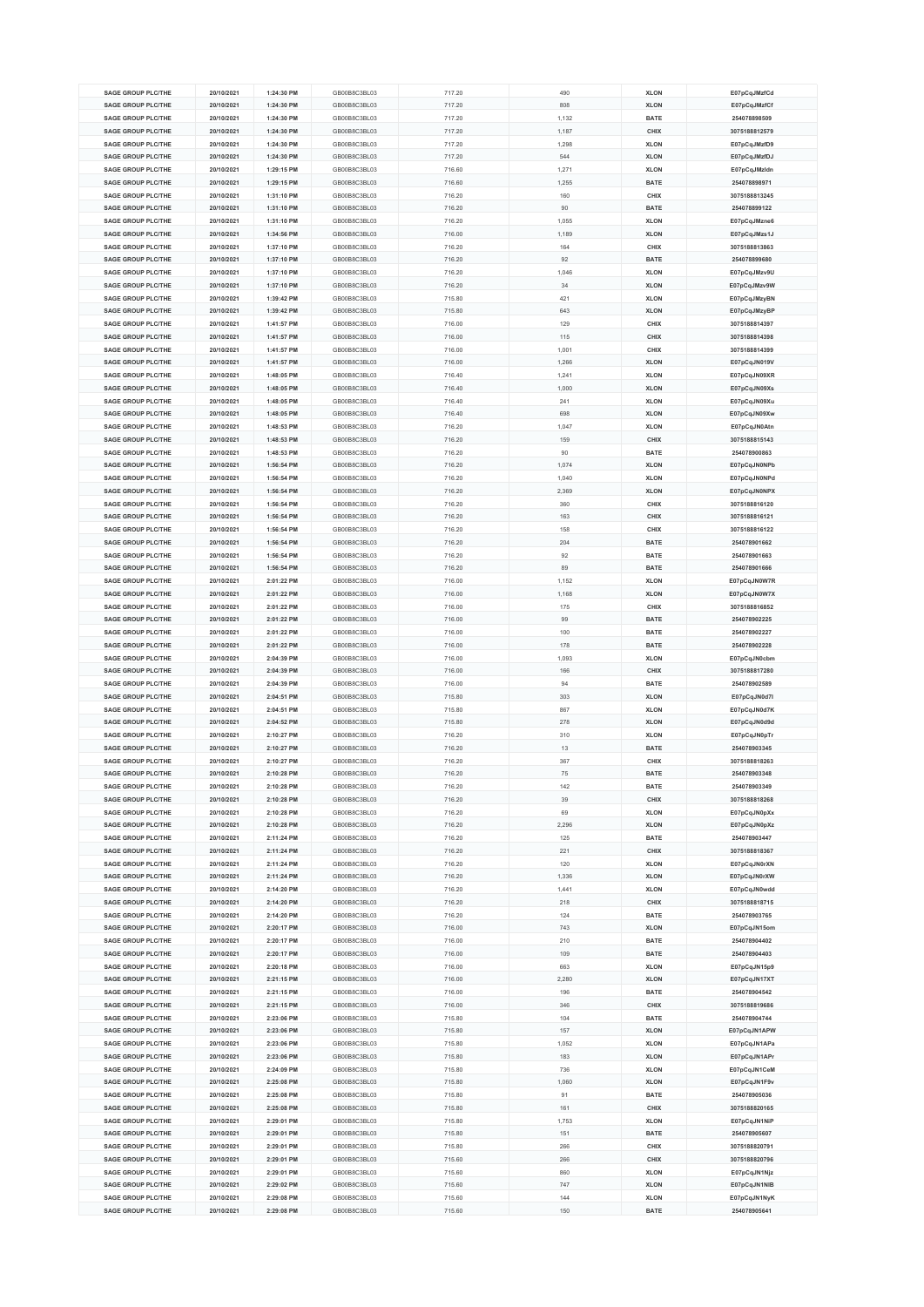| <b>SAGE GROUP PLC/THE</b> | 20/10/2021 | 2:30:00 PM | GB00B8C3BL03 | 715.40 | 319   | CHIX        | 3075188820982 |
|---------------------------|------------|------------|--------------|--------|-------|-------------|---------------|
|                           |            |            |              |        |       |             |               |
| <b>SAGE GROUP PLC/THE</b> | 20/10/2021 | 2:30:00 PM | GB00B8C3BL03 | 715.40 | 181   | <b>BATE</b> | 254078905802  |
| <b>SAGE GROUP PLC/THE</b> | 20/10/2021 | 2:30:00 PM | GB00B8C3BL03 | 715.40 | 1,204 | <b>XLON</b> | E07pCqJN1QUO  |
| <b>SAGE GROUP PLC/THE</b> | 20/10/2021 | 2:30:00 PM | GB00B8C3BL03 | 715.40 | 900   | <b>XLON</b> | E07pCqJN1QUQ  |
| <b>SAGE GROUP PLC/THE</b> | 20/10/2021 | 2:31:40 PM | GB00B8C3BL03 | 715.60 | 2.046 | <b>XLON</b> | E07pCqJN1cgb  |
|                           |            |            |              |        |       |             |               |
| <b>SAGE GROUP PLC/THE</b> | 20/10/2021 | 2:31:40 PM | GB00B8C3BL03 | 715.60 | 310   | CHIX        | 3075188821979 |
| <b>SAGE GROUP PLC/THE</b> | 20/10/2021 | 2:31:40 PM | GB00B8C3BL03 | 715.60 | 176   | <b>BATE</b> | 254078906554  |
| <b>SAGE GROUP PLC/THE</b> | 20/10/2021 | 2:34:00 PM | GB00B8C3BL03 | 715.00 | 1,806 | <b>XLON</b> | E07pCqJN1qF2  |
| <b>SAGE GROUP PLC/THE</b> | 20/10/2021 | 2:34:00 PM | GB00B8C3BL03 | 715.00 | 155   | <b>BATE</b> | 254078907223  |
| <b>SAGE GROUP PLC/THE</b> | 20/10/2021 | 2:34:00 PM | GB00B8C3BL03 | 715.00 | 274   | CHIX        | 3075188822731 |
|                           |            |            |              |        |       |             |               |
| <b>SAGE GROUP PLC/THE</b> | 20/10/2021 | 2:37:49 PM | GB00B8C3BL03 | 715.60 | 246   | CHIX        | 3075188823542 |
| <b>SAGE GROUP PLC/THE</b> | 20/10/2021 | 2:37:49 PM | GB00B8C3BL03 | 715.60 | 162   | <b>BATE</b> | 254078907965  |
| <b>SAGE GROUP PLC/THE</b> | 20/10/2021 | 2:37:49 PM | GB00B8C3BL03 | 715.60 | 152   | <b>BATE</b> | 254078907966  |
| <b>SAGE GROUP PLC/THE</b> | 20/10/2021 | 2:37:49 PM | GB00B8C3BL03 | 715.60 | 40    | CHIX        | 3075188823543 |
| <b>SAGE GROUP PLC/THE</b> | 20/10/2021 | 2:37:49 PM | GB00B8C3BL03 | 715.60 | 204   | CHIX        | 3075188823544 |
|                           |            |            |              |        |       |             |               |
| <b>SAGE GROUP PLC/THE</b> | 20/10/2021 | 2:37:49 PM | GB00B8C3BL03 | 715.60 | 65    | CHIX        | 3075188823545 |
| <b>SAGE GROUP PLC/THE</b> | 20/10/2021 | 2:37:49 PM | GB00B8C3BL03 | 715.60 | 1,398 | <b>XLON</b> | E07pCqJN26qL  |
| <b>SAGE GROUP PLC/THE</b> | 20/10/2021 | 2:37:49 PM | GB00B8C3BL03 | 715.60 | 488   | <b>XLON</b> | E07pCqJN26qN  |
| <b>SAGE GROUP PLC/THE</b> | 20/10/2021 | 2:37:49 PM | GB00B8C3BL03 | 715.60 | 466   | <b>XLON</b> | E07pCqJN26qR  |
| <b>SAGE GROUP PLC/THE</b> | 20/10/2021 | 2:37:49 PM | GB00B8C3BL03 | 715.60 | 680   | <b>XLON</b> | E07pCqJN26qU  |
| <b>SAGE GROUP PLC/THE</b> |            |            |              |        |       |             |               |
|                           | 20/10/2021 | 2:37:49 PM | GB00B8C3BL03 | 715.60 | 81    | <b>XLON</b> | E07pCqJN26qX  |
| <b>SAGE GROUP PLC/THE</b> | 20/10/2021 | 2:37:49 PM | GB00B8C3BL03 | 715.60 | 544   | <b>XLON</b> | E07pCqJN26qZ  |
| <b>SAGE GROUP PLC/THE</b> | 20/10/2021 | 2:39:34 PM | GB00B8C3BL03 | 715.80 | 1,663 | <b>XLON</b> | E07pCqJN2E8Z  |
| <b>SAGE GROUP PLC/THE</b> | 20/10/2021 | 2:39:34 PM | GB00B8C3BL03 | 715.80 | 252   | CHIX        | 3075188823967 |
| <b>SAGE GROUP PLC/THE</b> | 20/10/2021 | 2:39:34 PM | GB00B8C3BL03 | 715.80 | 143   | <b>BATE</b> | 254078908367  |
| <b>SAGE GROUP PLC/THE</b> | 20/10/2021 | 2:42:24 PM | GB00B8C3BL03 | 715.40 | 1,189 | <b>XLON</b> | E07pCqJN2QVJ  |
|                           |            |            |              |        |       |             |               |
| <b>SAGE GROUP PLC/THE</b> | 20/10/2021 | 2:42:24 PM | GB00B8C3BL03 | 715.40 | 393   | <b>XLON</b> | E07pCqJN2QVL  |
| <b>SAGE GROUP PLC/THE</b> | 20/10/2021 | 2:42:24 PM | GB00B8C3BL03 | 715.40 | 136   | <b>BATE</b> | 254078908909  |
| <b>SAGE GROUP PLC/THE</b> | 20/10/2021 | 2:42:24 PM | GB00B8C3BL03 | 715.40 | 240   | CHIX        | 3075188824657 |
| SAGE GROUP PLC/THE        | 20/10/2021 | 2:44:06 PM | GB00B8C3BL03 | 714.60 | 238   | CHIX        | 3075188825090 |
| <b>SAGE GROUP PLC/THE</b> | 20/10/2021 | 2:44:06 PM | GB00B8C3BL03 | 714.60 | 135   | <b>BATE</b> | 254078909276  |
|                           |            |            |              |        |       |             |               |
| <b>SAGE GROUP PLC/THE</b> | 20/10/2021 | 2:44:06 PM | GB00B8C3BL03 | 714.60 | 114   | <b>XLON</b> | E07pCqJN2XoZ  |
| <b>SAGE GROUP PLC/THE</b> | 20/10/2021 | 2:44:06 PM | GB00B8C3BL03 | 714.60 | 1,454 | <b>XLON</b> | E07pCqJN2Xod  |
| SAGE GROUP PLC/THE        | 20/10/2021 | 2:46:39 PM | GB00B8C3BL03 | 714.80 | 257   | CHIX        | 3075188825626 |
| <b>SAGE GROUP PLC/THE</b> | 20/10/2021 | 2:46:41 PM | GB00B8C3BL03 | 714.80 | 1,696 | <b>XLON</b> | E07pCqJN2hSm  |
| <b>SAGE GROUP PLC/THE</b> | 20/10/2021 | 2:46:41 PM | GB00B8C3BL03 | 714.80 | 146   | <b>BATE</b> | 254078909729  |
|                           |            |            |              |        |       |             |               |
| <b>SAGE GROUP PLC/THE</b> | 20/10/2021 | 2:48:04 PM | GB00B8C3BL03 | 714.60 | 1,835 | <b>XLON</b> | E07pCqJN2mfb  |
| <b>SAGE GROUP PLC/THE</b> | 20/10/2021 | 2:48:04 PM | GB00B8C3BL03 | 714.60 | 278   | CHIX        | 3075188825974 |
| <b>SAGE GROUP PLC/THE</b> | 20/10/2021 | 2:48:04 PM | GB00B8C3BL03 | 714.60 | 158   | <b>BATE</b> | 254078910017  |
| <b>SAGE GROUP PLC/THE</b> | 20/10/2021 | 2:50:26 PM | GB00B8C3BL03 | 714.80 | 275   | <b>CHIX</b> | 3075188826480 |
| <b>SAGE GROUP PLC/THE</b> | 20/10/2021 | 2:50:26 PM | GB00B8C3BL03 | 714.80 | 155   | <b>BATE</b> | 254078910467  |
|                           |            |            |              |        |       |             |               |
| <b>SAGE GROUP PLC/THE</b> | 20/10/2021 | 2:50:26 PM | GB00B8C3BL03 | 714.80 | 548   | <b>XLON</b> | E07pCqJN2uC0  |
| <b>SAGE GROUP PLC/THE</b> | 20/10/2021 | 2:50:26 PM | GB00B8C3BL03 | 714.80 | 1,259 | <b>XLON</b> | E07pCqJN2uC2  |
| <b>SAGE GROUP PLC/THE</b> | 20/10/2021 | 2:51:48 PM | GB00B8C3BL03 | 714.20 | 105   | <b>BATE</b> | 254078910741  |
| <b>SAGE GROUP PLC/THE</b> | 20/10/2021 | 2:51:48 PM | GB00B8C3BL03 | 714.20 | 69    | <b>BATE</b> | 254078910742  |
| <b>SAGE GROUP PLC/THE</b> | 20/10/2021 | 2:51:48 PM | GB00B8C3BL03 | 714.20 | 181   | CHIX        | 3075188826853 |
| <b>SAGE GROUP PLC/THE</b> | 20/10/2021 | 2:51:48 PM | GB00B8C3BL03 | 714.20 | 126   | CHIX        | 3075188826854 |
|                           |            |            |              |        |       |             |               |
| <b>SAGE GROUP PLC/THE</b> | 20/10/2021 | 2:51:48 PM | GB00B8C3BL03 | 714.20 | 1,324 | <b>XLON</b> | E07pCqJN2zXZ  |
| <b>SAGE GROUP PLC/THE</b> | 20/10/2021 | 2:51:48 PM | GB00B8C3BL03 | 714.20 | 259   | <b>XLON</b> | E07pCqJN2zXb  |
| <b>SAGE GROUP PLC/THE</b> | 20/10/2021 | 2:51:48 PM | GB00B8C3BL03 | 714.20 | 439   | <b>XLON</b> | E07pCqJN2zXe  |
| <b>SAGE GROUP PLC/THE</b> | 20/10/2021 | 2:53:49 PM | GB00B8C3BL03 | 714.00 | 2,034 | <b>XLON</b> | E07pCqJN36Ff  |
| <b>SAGE GROUP PLC/THE</b> | 20/10/2021 | 2:53:49 PM | GB00B8C3BL03 | 714.00 | 175   | <b>BATE</b> | 254078911027  |
| <b>SAGE GROUP PLC/THE</b> |            |            |              |        |       |             | 3075188827202 |
|                           | 20/10/2021 | 2:53:49 PM | GB00B8C3BL03 | 714.00 | 309   | CHIX        |               |
| <b>SAGE GROUP PLC/THE</b> | 20/10/2021 | 2:56:28 PM | GB00B8C3BL03 | 713.40 | 282   | CHIX        | 3075188827757 |
| <b>SAGE GROUP PLC/THE</b> | 20/10/2021 | 2:56:28 PM | GB00B8C3BL03 | 713.40 | 159   | <b>BATE</b> | 254078911526  |
| <b>SAGE GROUP PLC/THE</b> | 20/10/2021 | 2:56:28 PM | GB00B8C3BL03 | 713.40 | 40    | <b>XLON</b> | E07pCqJN3FDY  |
| <b>SAGE GROUP PLC/THE</b> | 20/10/2021 | 2:56:28 PM | GB00B8C3BL03 | 713.40 | 321   | <b>XLON</b> | E07pCqJN3FDa  |
| <b>SAGE GROUP PLC/THE</b> | 20/10/2021 | 2:56:28 PM | GB00B8C3BL03 | 713.40 | 1,496 | <b>XLON</b> | E07pCqJN3FDc  |
| <b>SAGE GROUP PLC/THE</b> | 20/10/2021 |            | GB00B8C3BL03 |        | 29    |             | 254078911748  |
|                           |            | 2:57:25 PM |              | 713.20 |       | <b>BATE</b> |               |
| <b>SAGE GROUP PLC/THE</b> | 20/10/2021 | 2:57:25 PM | GB00B8C3BL03 | 713.20 | 271   | CHIX        | 3075188828042 |
| <b>SAGE GROUP PLC/THE</b> | 20/10/2021 | 2:57:25 PM | GB00B8C3BL03 | 713.20 | 124   | <b>BATE</b> | 254078911749  |
| <b>SAGE GROUP PLC/THE</b> | 20/10/2021 | 2:57:25 PM | GB00B8C3BL03 | 713.20 | 1,785 | <b>XLON</b> | E07pCqJN3JDx  |
| <b>SAGE GROUP PLC/THE</b> | 20/10/2021 | 2:58:50 PM | GB00B8C3BL03 | 713.00 | 68    | CHIX        | 3075188828359 |
| <b>SAGE GROUP PLC/THE</b> | 20/10/2021 | 2:58:50 PM | GB00B8C3BL03 | 713.00 | 111   | <b>BATE</b> | 254078912028  |
| <b>SAGE GROUP PLC/THE</b> | 20/10/2021 | 2:58:50 PM | GB00B8C3BL03 |        | 239   | CHIX        | 3075188828360 |
|                           |            |            |              | 713.00 |       |             |               |
| <b>SAGE GROUP PLC/THE</b> | 20/10/2021 | 2:58:50 PM | GB00B8C3BL03 | 713.00 | 19    | <b>BATE</b> | 254078912029  |
| <b>SAGE GROUP PLC/THE</b> | 20/10/2021 | 2:58:50 PM | GB00B8C3BL03 | 713.00 | 1,546 | <b>XLON</b> | E07pCqJN3OJR  |
| <b>SAGE GROUP PLC/THE</b> | 20/10/2021 | 2:58:50 PM | GB00B8C3BL03 | 713.00 | 479   | <b>XLON</b> | E07pCqJN3OJY  |
| <b>SAGE GROUP PLC/THE</b> | 20/10/2021 | 2:58:50 PM | GB00B8C3BL03 | 713.00 | $44$  | CHIX        | 3075188828361 |
| <b>SAGE GROUP PLC/THE</b> | 20/10/2021 | 3:02:13 PM | GB00B8C3BL03 | 712.60 | 2,025 | <b>XLON</b> | E07pCqJN3b8T  |
| <b>SAGE GROUP PLC/THE</b> |            | 3:02:13 PM | GB00B8C3BL03 |        | 174   | <b>BATE</b> | 254078912700  |
|                           | 20/10/2021 |            |              | 712.60 |       |             |               |
| <b>SAGE GROUP PLC/THE</b> | 20/10/2021 | 3:02:13 PM | GB00B8C3BL03 | 712.60 | 308   | CHIX        | 3075188829170 |
| <b>SAGE GROUP PLC/THE</b> | 20/10/2021 | 3:05:09 PM | GB00B8C3BL03 | 713.00 | 113   | CHIX        | 3075188829769 |
| <b>SAGE GROUP PLC/THE</b> | 20/10/2021 | 3:05:09 PM | GB00B8C3BL03 | 713.00 | 193   | CHIX        | 3075188829770 |
| <b>SAGE GROUP PLC/THE</b> | 20/10/2021 | 3:05:09 PM | GB00B8C3BL03 | 713.00 | 1,435 | <b>XLON</b> | E07pCqJN3jAv  |
| <b>SAGE GROUP PLC/THE</b> | 20/10/2021 | 3:05:09 PM | GB00B8C3BL03 | 713.00 | 55    | <b>XLON</b> | E07pCqJN3jAy  |
| <b>SAGE GROUP PLC/THE</b> | 20/10/2021 | 3:05:09 PM | GB00B8C3BL03 | 713.00 | 792   | <b>XLON</b> |               |
|                           |            |            |              |        |       |             | E07pCqJN3jB0  |
| <b>SAGE GROUP PLC/THE</b> | 20/10/2021 | 3:05:09 PM | GB00B8C3BL03 | 713.00 | 2.130 | <b>XLON</b> | E07pCqJN3jB2  |
| <b>SAGE GROUP PLC/THE</b> | 20/10/2021 | 3:05:09 PM | GB00B8C3BL03 | 713.00 | 41    | CHIX        | 3075188829771 |
| <b>SAGE GROUP PLC/THE</b> | 20/10/2021 | 3:05:09 PM | GB00B8C3BL03 | 713.00 | 323   | CHIX        | 3075188829772 |
| <b>SAGE GROUP PLC/THE</b> | 20/10/2021 | 3:05:09 PM | GB00B8C3BL03 | 713.00 | 196   | <b>BATE</b> | 254078913159  |
| <b>SAGE GROUP PLC/THE</b> | 20/10/2021 | 3:05:09 PM | GB00B8C3BL03 | 713.00 | 183   | <b>BATE</b> | 254078913160  |
|                           |            |            |              |        |       |             |               |
| <b>SAGE GROUP PLC/THE</b> | 20/10/2021 | 3:07:01 PM | GB00B8C3BL03 | 712.20 | 2,082 | <b>XLON</b> | E07pCqJN3pFh  |
| <b>SAGE GROUP PLC/THE</b> | 20/10/2021 | 3:07:01 PM | GB00B8C3BL03 | 712.20 | 316   | CHIX        | 3075188830083 |
| <b>SAGE GROUP PLC/THE</b> | 20/10/2021 | 3:07:01 PM | GB00B8C3BL03 | 712.20 | 179   | <b>BATE</b> | 254078913471  |
| <b>SAGE GROUP PLC/THE</b> | 20/10/2021 | 3:09:57 PM | GB00B8C3BL03 | 712.00 | 436   | <b>XLON</b> | E07pCqJN3wzp  |
| <b>SAGE GROUP PLC/THE</b> | 20/10/2021 | 3:09:57 PM | GB00B8C3BL03 | 712.00 | 1,641 | <b>XLON</b> | E07pCqJN3wzs  |
| <b>SAGE GROUP PLC/THE</b> | 20/10/2021 | 3:09:57 PM | GB00B8C3BL03 | 712.00 | 316   | CHIX        | 3075188830562 |
|                           |            |            |              |        |       |             |               |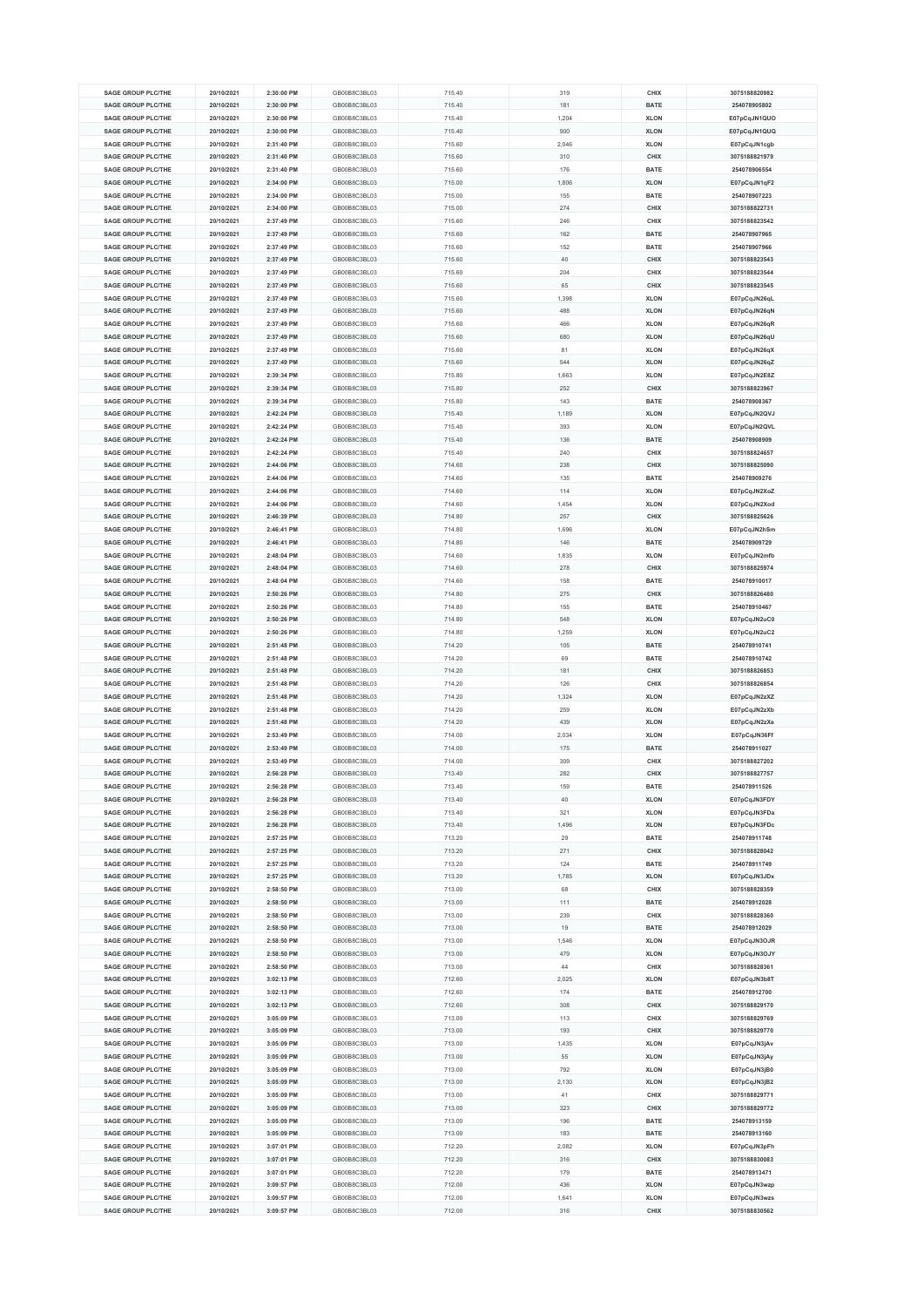| <b>SAGE GROUP PLC/THE</b>                              | 20/10/2021               | 3:09:57 PM               | GB00B8C3BL03                 | 712.00           | 178       | <b>BATE</b>                | 254078913934                 |
|--------------------------------------------------------|--------------------------|--------------------------|------------------------------|------------------|-----------|----------------------------|------------------------------|
| <b>SAGE GROUP PLC/THE</b>                              |                          |                          | GB00B8C3BL03                 |                  | 48        | <b>XLON</b>                |                              |
|                                                        | 20/10/2021               | 3:11:56 PM               |                              | 712.00           |           |                            | E07pCqJN42GH                 |
| <b>SAGE GROUP PLC/THE</b>                              | 20/10/2021               | 3:11:56 PM               | GB00B8C3BL03                 | 712.00           | 1,152     | <b>XLON</b>                | E07pCqJN42GL                 |
| <b>SAGE GROUP PLC/THE</b>                              | 20/10/2021               | 3:11:56 PM               | GB00B8C3BL03                 | 712.00           | $27\,$    | CHIX                       | 3075188830949                |
| <b>SAGE GROUP PLC/THE</b>                              | 20/10/2021               | 3:11:56 PM               | GB00B8C3BL03                 | 712.00           | 15        | <b>BATE</b>                | 254078914267                 |
| <b>SAGE GROUP PLC/THE</b>                              | 20/10/2021               | 3:11:56 PM               | GB00B8C3BL03                 |                  | 242       | <b>XLON</b>                |                              |
|                                                        |                          |                          |                              | 712.00           |           |                            | E07pCqJN42GT                 |
| <b>SAGE GROUP PLC/THE</b>                              | 20/10/2021               | 3:11:56 PM               | GB00B8C3BL03                 | 712.00           | 27        | CHIX                       | 3075188830950                |
| <b>SAGE GROUP PLC/THE</b>                              | 20/10/2021               | 3:11:56 PM               | GB00B8C3BL03                 | 712.00           | 27        | CHIX                       | 3075188830951                |
| <b>SAGE GROUP PLC/THE</b>                              | 20/10/2021               | 3:11:56 PM               | GB00B8C3BL03                 | 712.00           | 27        | CHIX                       | 3075188830952                |
| <b>SAGE GROUP PLC/THE</b>                              | 20/10/2021               | 3:11:56 PM               | GB00B8C3BL03                 | 712.00           | $27\,$    | CHIX                       | 3075188830953                |
| <b>SAGE GROUP PLC/THE</b>                              |                          |                          | GB00B8C3BL03                 |                  | 27        |                            | 3075188830954                |
|                                                        | 20/10/2021               | 3:11:56 PM               |                              | 712.00           |           | CHIX                       |                              |
| <b>SAGE GROUP PLC/THE</b>                              | 20/10/2021               | 3:11:56 PM               | GB00B8C3BL03                 | 712.00           | 27        | CHIX                       | 3075188830955                |
| <b>SAGE GROUP PLC/THE</b>                              | 20/10/2021               | 3:11:56 PM               | GB00B8C3BL03                 | 712.00           | 27        | CHIX                       | 3075188830956                |
| <b>SAGE GROUP PLC/THE</b>                              | 20/10/2021               | 3:11:56 PM               | GB00B8C3BL03                 | 712.00           | 27        | CHIX                       | 3075188830957                |
| <b>SAGE GROUP PLC/THE</b>                              | 20/10/2021               | 3:11:56 PM               | GB00B8C3BL03                 | 712.00           | 27        | CHIX                       | 3075188830958                |
|                                                        |                          |                          |                              |                  |           |                            |                              |
| <b>SAGE GROUP PLC/THE</b>                              | 20/10/2021               | 3:11:56 PM               | GB00B8C3BL03                 | 712.00           |           | CHIX                       | 3075188830959                |
| <b>SAGE GROUP PLC/THE</b>                              | 20/10/2021               | 3:11:56 PM               | GB00B8C3BL03                 | 712.00           | 250       | <b>XLON</b>                | E07pCqJN42Gt                 |
| <b>SAGE GROUP PLC/THE</b>                              | 20/10/2021               | 3:11:56 PM               | GB00B8C3BL03                 | 712.00           | 250       | <b>XLON</b>                | E07pCqJN42Gv                 |
| <b>SAGE GROUP PLC/THE</b>                              | 20/10/2021               | 3:11:56 PM               | GB00B8C3BL03                 | 712.00           | 380       | <b>XLON</b>                | E07pCqJN42Gx                 |
| <b>SAGE GROUP PLC/THE</b>                              | 20/10/2021               | 3:11:56 PM               | GB00B8C3BL03                 | 712.00           | 93        | <b>XLON</b>                | E07pCqJN42Gz                 |
|                                                        |                          |                          |                              |                  |           |                            |                              |
| <b>SAGE GROUP PLC/THE</b>                              | 20/10/2021               | 3:14:51 PM               | GB00B8C3BL03                 | 712.80           | 131       | <b>BATE</b>                | 254078914844                 |
| <b>SAGE GROUP PLC/THE</b>                              | 20/10/2021               | 3:14:51 PM               | GB00B8C3BL03                 | 712.80           | 66        | <b>BATE</b>                | 254078914845                 |
| <b>SAGE GROUP PLC/THE</b>                              | 20/10/2021               | 3:14:51 PM               | GB00B8C3BL03                 | 712.80           | 349       | CHIX                       | 3075188831646                |
| <b>SAGE GROUP PLC/THE</b>                              | 20/10/2021               | 3:14:51 PM               | GB00B8C3BL03                 | 712.80           | 1,539     | <b>XLON</b>                | E07pCqJN4Bek                 |
| <b>SAGE GROUP PLC/THE</b>                              | 20/10/2021               | 3:14:51 PM               | GB00B8C3BL03                 | 712.80           | 757       | <b>XLON</b>                | E07pCqJN4Bem                 |
|                                                        |                          |                          |                              |                  |           |                            |                              |
| <b>SAGE GROUP PLC/THE</b>                              | 20/10/2021               | 3:16:40 PM               | GB00B8C3BL03                 | 712.80           | 2,074     | <b>XLON</b>                | E07pCqJN4GyT                 |
| SAGE GROUP PLC/THE                                     | 20/10/2021               | 3:16:40 PM               | GB00B8C3BL03                 | 712.80           | 315       | CHIX                       | 3075188831907                |
| <b>SAGE GROUP PLC/THE</b>                              | 20/10/2021               | 3:16:40 PM               | GB00B8C3BL03                 | 712.80           | 178       | <b>BATE</b>                | 254078915070                 |
| <b>SAGE GROUP PLC/THE</b>                              | 20/10/2021               | 3:20:58 PM               | GB00B8C3BL03                 | 712.80           | 195       | CHIX                       | 3075188832773                |
|                                                        |                          |                          |                              |                  |           |                            | 254078915815                 |
| <b>SAGE GROUP PLC/THE</b>                              | 20/10/2021               | 3:20:58 PM               | GB00B8C3BL03                 | 712.80           | 160       | <b>BATE</b>                |                              |
| <b>SAGE GROUP PLC/THE</b>                              | 20/10/2021               | 3:20:58 PM               | GB00B8C3BL03                 | 712.80           | 167       | BATE                       | 254078915817                 |
| <b>SAGE GROUP PLC/THE</b>                              | 20/10/2021               | 3:20:58 PM               | GB00B8C3BL03                 | 712.80           | 88        | CHIX                       | 3075188832774                |
| <b>SAGE GROUP PLC/THE</b>                              | 20/10/2021               | 3:20:58 PM               | GB00B8C3BL03                 | 712.80           | 294       | CHIX                       | 3075188832775                |
| <b>SAGE GROUP PLC/THE</b>                              | 20/10/2021               | 3:20:58 PM               | GB00B8C3BL03                 | 712.80           | 1,863     | <b>XLON</b>                | E07pCqJN4S1K                 |
|                                                        |                          |                          |                              |                  |           |                            |                              |
| <b>SAGE GROUP PLC/THE</b>                              | 20/10/2021               | 3:20:58 PM               | GB00B8C3BL03                 | 712.80           | 1,939     | <b>XLON</b>                | E07pCqJN4S1Q                 |
| <b>SAGE GROUP PLC/THE</b>                              | 20/10/2021               | 3:22:54 PM               | GB00B8C3BL03                 | 712.60           | 19        | CHIX                       | 3075188833207                |
| <b>SAGE GROUP PLC/THE</b>                              | 20/10/2021               | 3:22:54 PM               | GB00B8C3BL03                 | 712.60           | 280       | CHIX                       | 3075188833208                |
| <b>SAGE GROUP PLC/THE</b>                              | 20/10/2021               | 3:22:54 PM               | GB00B8C3BL03                 | 712.60           | 170       | <b>BATE</b>                | 254078916180                 |
| <b>SAGE GROUP PLC/THE</b>                              | 20/10/2021               | 3:22:54 PM               | GB00B8C3BL03                 | 712.60           | 1,974     | <b>XLON</b>                | E07pCqJN4XRB                 |
| <b>SAGE GROUP PLC/THE</b>                              |                          |                          |                              |                  |           |                            |                              |
|                                                        | 20/10/2021               | 3:24:53 PM               | GB00B8C3BL03                 | 712.80           | 299       | CHIX                       | 3075188833516                |
| <b>SAGE GROUP PLC/THE</b>                              | 20/10/2021               | 3:24:53 PM               | GB00B8C3BL03                 | 712.80           | 169       | <b>BATE</b>                | 254078916437                 |
| <b>SAGE GROUP PLC/THE</b>                              | 20/10/2021               | 3:24:53 PM               | GB00B8C3BL03                 | 712.80           | 179       | <b>XLON</b>                | E07pCqJN4cR8                 |
| <b>SAGE GROUP PLC/THE</b>                              | 20/10/2021               | 3:24:53 PM               | GB00B8C3BL03                 | 712.80           | 1,791     | <b>XLON</b>                | E07pCqJN4cRB                 |
| <b>SAGE GROUP PLC/THE</b>                              | 20/10/2021               | 3:26:40 PM               | GB00B8C3BL03                 | 712.40           | 289       | CHIX                       | 3075188833940                |
|                                                        |                          |                          |                              |                  |           |                            |                              |
| <b>SAGE GROUP PLC/THE</b>                              | 20/10/2021               | 3:26:40 PM               | GB00B8C3BL03                 | 712.40           | 163       | <b>BATE</b>                | 254078916747                 |
| <b>SAGE GROUP PLC/THE</b>                              | 20/10/2021               | 3:26:40 PM               | GB00B8C3BL03                 | 712.40           | 1,903     | <b>XLON</b>                | E07pCqJN4hHs                 |
| <b>SAGE GROUP PLC/THE</b>                              | 20/10/2021               | 3:30:04 PM               | GB00B8C3BL03                 | 712.20           | 1,979     | <b>XLON</b>                | E07pCqJN4pdR                 |
| <b>SAGE GROUP PLC/THE</b>                              | 20/10/2021               | 3:30:04 PM               | GB00B8C3BL03                 | 712.20           | 1,904     | <b>XLON</b>                | E07pCqJN4pdZ                 |
| <b>SAGE GROUP PLC/THE</b>                              | 20/10/2021               | 3:30:04 PM               | GB00B8C3BL03                 | 712.20           | 170       | <b>BATE</b>                | 254078917359                 |
|                                                        |                          |                          |                              |                  |           |                            |                              |
| SAGE GROUP PLC/THE                                     | 20/10/2021               | 3:30:04 PM               | GB00B8C3BL03                 | 712.20           | 164       | <b>BATE</b>                | 254078917360                 |
| <b>SAGE GROUP PLC/THE</b>                              | 20/10/2021               | 3:30:04 PM               | GB00B8C3BL03                 | 712.20           | 301       | CHIX                       | 3075188834598                |
| <b>SAGE GROUP PLC/THE</b>                              | 20/10/2021               | 3:30:04 PM               | GB00B8C3BL03                 | 712.20           | 289       | CHIX                       | 3075188834599                |
| <b>SAGE GROUP PLC/THE</b>                              | 20/10/2021               | 3:33:29 PM               | GB00B8C3BL03                 | 712.00           | 207       | <b>BATE</b>                | 254078917924                 |
| <b>SAGE GROUP PLC/THE</b>                              | 20/10/2021               | 3:33:29 PM               | GB00B8C3BL03                 | 712.00           | 367       | CHIX                       | 3075188835170                |
|                                                        |                          |                          |                              |                  |           |                            |                              |
| <b>SAGE GROUP PLC/THE</b>                              | 20/10/2021               | 3:33:29 PM               | GB00B8C3BL03                 | 712.00           | 1,016     | <b>XLON</b>                | E07pCqJN4zZA                 |
| <b>SAGE GROUP PLC/THE</b>                              | 20/10/2021               | 3:33:29 PM               | GB00B8C3BL03                 | 712.00           | 1,399     | <b>XLON</b>                | E07pCqJN4zZD                 |
| <b>SAGE GROUP PLC/THE</b>                              | 20/10/2021               | 3:34:42 PM               | GB00B8C3BL03                 | 712.00           | 168       | <b>BATE</b>                | 254078918155                 |
| <b>SAGE GROUP PLC/THE</b>                              | 20/10/2021               | 3:34:42 PM               | GB00B8C3BL03                 | 712.00           | 296       | CHIX                       | 3075188835411                |
| <b>SAGE GROUP PLC/THE</b>                              | 20/10/2021               | 3:34:42 PM               | GB00B8C3BL03                 | 712.00           | 1,951     | <b>XLON</b>                | E07pCqJN52Qs                 |
|                                                        |                          |                          |                              |                  |           |                            |                              |
| <b>SAGE GROUP PLC/THE</b>                              | 20/10/2021               | 3:35:59 PM               | GB00B8C3BL03                 | 711.60           | 327       | CHIX                       | 3075188835744                |
| <b>SAGE GROUP PLC/THE</b>                              | 20/10/2021               | 3:35:59 PM               | GB00B8C3BL03                 | 711.60           | 185       | <b>BATE</b>                | 254078918463                 |
| <b>SAGE GROUP PLC/THE</b>                              | 20/10/2021               | 3:35:59 PM               | GB00B8C3BL03                 | 711.60           | 2,154     | <b>XLON</b>                | E07pCqJN55r5                 |
| <b>SAGE GROUP PLC/THE</b>                              | 20/10/2021               | 3:38:41 PM               | GB00B8C3BL03                 | 710.80           | 191       | <b>BATE</b>                | 254078918981                 |
| <b>SAGE GROUP PLC/THE</b>                              | 20/10/2021               | 3:38:41 PM               | GB00B8C3BL03                 | 710.80           | 223       | CHIX                       | 3075188836408                |
| <b>SAGE GROUP PLC/THE</b>                              | 20/10/2021               | 3:38:41 PM               | GB00B8C3BL03                 | 710.80           | 115       | CHIX                       | 3075188836409                |
|                                                        |                          |                          |                              |                  |           |                            |                              |
| <b>SAGE GROUP PLC/THE</b>                              | 20/10/2021               | 3:38:41 PM               | GB00B8C3BL03                 | 710.80           | 2,223     | <b>XLON</b>                | E07pCqJN5DH8                 |
| <b>SAGE GROUP PLC/THE</b>                              | 20/10/2021               | 3:43:01 PM               | GB00B8C3BL03                 | 711.00           | 2,055     | <b>XLON</b>                | E07pCqJN5Mim                 |
| <b>SAGE GROUP PLC/THE</b>                              | 20/10/2021               | 3:43:01 PM               | GB00B8C3BL03                 | 711.00           | 2,062     | <b>XLON</b>                | E07pCqJN5Miw                 |
| <b>SAGE GROUP PLC/THE</b>                              |                          | 3:43:01 PM               | GB00B8C3BL03                 | 711.00           | 312       | CHIX                       | 3075188837139                |
|                                                        | 20/10/2021               |                          |                              |                  |           |                            |                              |
|                                                        |                          |                          |                              |                  |           |                            |                              |
| <b>SAGE GROUP PLC/THE</b>                              | 20/10/2021               | 3:43:01 PM               | GB00B8C3BL03                 | 711.00           | 313       | CHIX                       | 3075188837142                |
| <b>SAGE GROUP PLC/THE</b>                              | 20/10/2021               | 3:43:01 PM               | GB00B8C3BL03                 | 711.00           | 177       | <b>BATE</b>                | 254078919617                 |
| <b>SAGE GROUP PLC/THE</b>                              | 20/10/2021               | 3:43:01 PM               | GB00B8C3BL03                 | 711.00           | 177       | <b>BATE</b>                | 254078919620                 |
| <b>SAGE GROUP PLC/THE</b>                              | 20/10/2021               | 3:45:23 PM               | GB00B8C3BL03                 | 711.20           | 2,250     | <b>XLON</b>                | E07pCqJN5RLE                 |
| <b>SAGE GROUP PLC/THE</b>                              | 20/10/2021               | 3:45:23 PM               | GB00B8C3BL03                 | 711.20           | 193       | <b>BATE</b>                | 254078919980                 |
|                                                        |                          |                          |                              |                  |           |                            |                              |
| <b>SAGE GROUP PLC/THE</b>                              | 20/10/2021               | 3:45:23 PM               | GB00B8C3BL03                 | 711.20           | 342       | CHIX                       | 3075188837545                |
| <b>SAGE GROUP PLC/THE</b>                              | 20/10/2021               | 3:48:08 PM               | GB00B8C3BL03                 | 711.20           | 80        | <b>BATE</b>                | 254078920453                 |
| <b>SAGE GROUP PLC/THE</b>                              | 20/10/2021               | 3:48:08 PM               | GB00B8C3BL03                 | 711.20           | 96        | <b>BATE</b>                | 254078920454                 |
| <b>SAGE GROUP PLC/THE</b>                              | 20/10/2021               | 3:48:08 PM               | GB00B8C3BL03                 | 711.20           | 312       | CHIX                       | 3075188838046                |
| <b>SAGE GROUP PLC/THE</b>                              | 20/10/2021               | 3:48:08 PM               | GB00B8C3BL03                 | 711.20           | 402       | <b>XLON</b>                | E07pCqJN5XST                 |
|                                                        |                          |                          |                              |                  |           |                            |                              |
| <b>SAGE GROUP PLC/THE</b>                              | 20/10/2021               | 3:48:08 PM               | GB00B8C3BL03                 | 711.20           | 1,652     | <b>XLON</b>                | E07pCqJN5XSX                 |
| <b>SAGE GROUP PLC/THE</b>                              | 20/10/2021               | 3:50:27 PM               | GB00B8C3BL03                 | 711.20           | $22\,$    | <b>BATE</b>                | 254078920843                 |
| <b>SAGE GROUP PLC/THE</b>                              | 20/10/2021               | 3:50:27 PM               | GB00B8C3BL03                 | 711.20           | 316       | CHIX                       | 3075188838455                |
| <b>SAGE GROUP PLC/THE</b>                              | 20/10/2021               | 3:50:27 PM               | GB00B8C3BL03                 | 711.20           | 157       | <b>BATE</b>                | 254078920844                 |
| <b>SAGE GROUP PLC/THE</b>                              | 20/10/2021               | 3:50:27 PM               | GB00B8C3BL03                 | 711.20           | 2,081     | <b>XLON</b>                | E07pCqJN5cYm                 |
|                                                        |                          |                          |                              |                  |           |                            |                              |
| <b>SAGE GROUP PLC/THE</b>                              | 20/10/2021               | 3:50:29 PM               | GB00B8C3BL03                 | 711.00           | 1,252     | <b>XLON</b>                | E07pCqJN5ccq                 |
| <b>SAGE GROUP PLC/THE</b>                              | 20/10/2021               | 3:50:29 PM               | GB00B8C3BL03                 | 711.00           | 1,252     | <b>XLON</b>                | E07pCqJN5ccu                 |
| <b>SAGE GROUP PLC/THE</b><br><b>SAGE GROUP PLC/THE</b> | 20/10/2021<br>20/10/2021 | 3:50:29 PM<br>3:54:02 PM | GB00B8C3BL03<br>GB00B8C3BL03 | 711.00<br>710.80 | 97<br>197 | <b>XLON</b><br><b>BATE</b> | E07pCqJN5ccw<br>254078921450 |